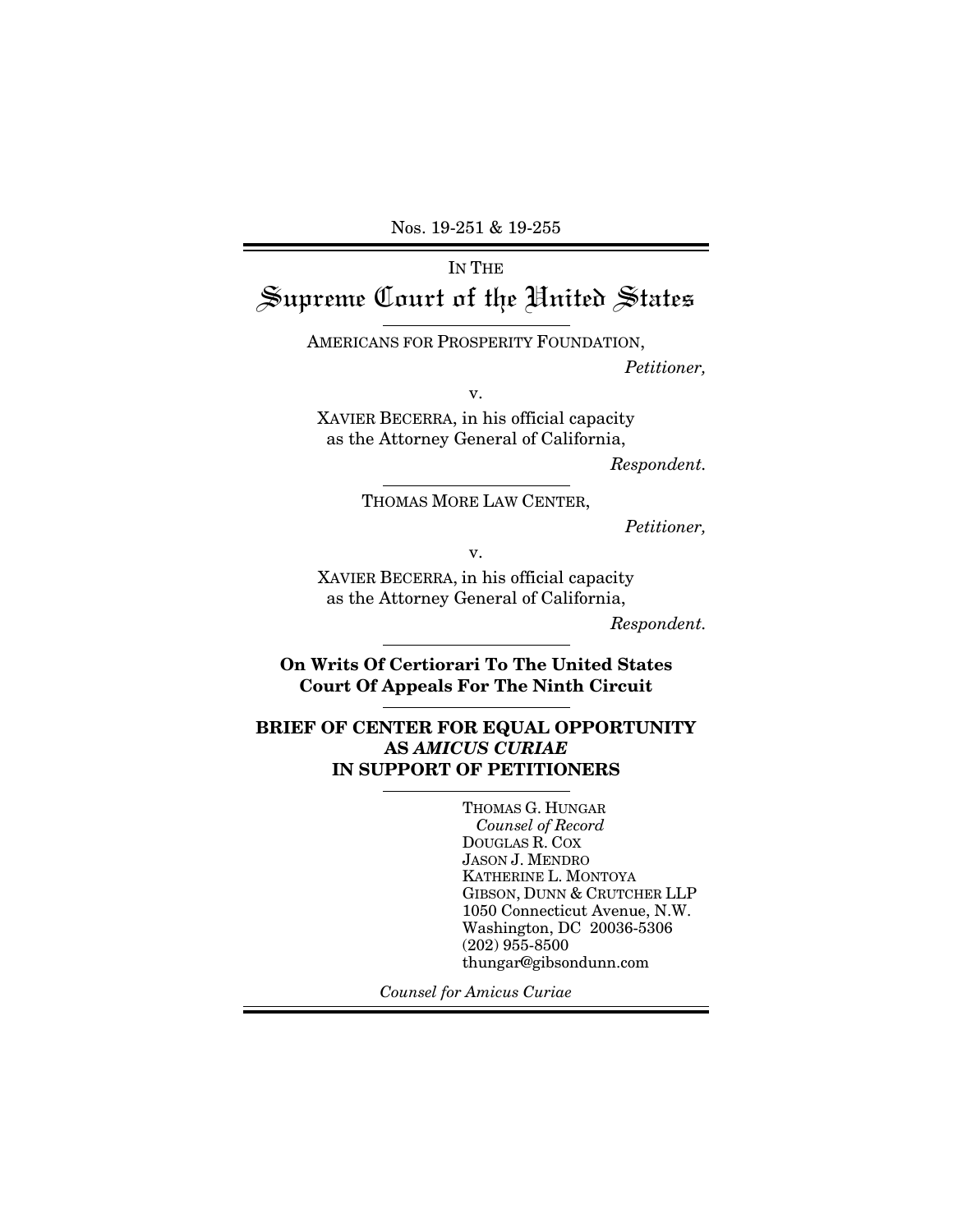# **TABLE OF CONTENTS**

|    |    | INTEREST OF AMICUS CURIAE 1                                                                                                                                     |
|----|----|-----------------------------------------------------------------------------------------------------------------------------------------------------------------|
|    |    | <b>INTRODUCTION AND SUMMARY OF</b>                                                                                                                              |
|    |    |                                                                                                                                                                 |
| I. |    | Disclosure Requirements Must Be Closely<br>Drawn To Further A Sufficiently                                                                                      |
|    |    | A. The Freedom Of Association Is Crucial<br>To Preserve Minority Viewpoints, And<br>It Is Susceptible To Attack From Both<br>The Government and Private Actors6 |
|    |    | <b>B.</b> Compelled Disclosure Requirements<br>Are Subject To Exacting Scrutiny10                                                                               |
|    | C. | The Ninth Circuit Misapplied This<br>Court's Exacting Scrutiny Standard13                                                                                       |
| Π. |    | The California Attorney General's<br>Disclosure Requirement Fails Each Prong                                                                                    |
|    |    | A. The Attorney General's Disclosure<br>Requirement Does Not Further A<br>Sufficiently Important State Interest17                                               |
|    |    | <b>B.</b> The Attorney General's Disclosure<br>Requirement Is Not Tailored To Avoid<br><b>Unnecessarily Burdening Associational</b>                             |

i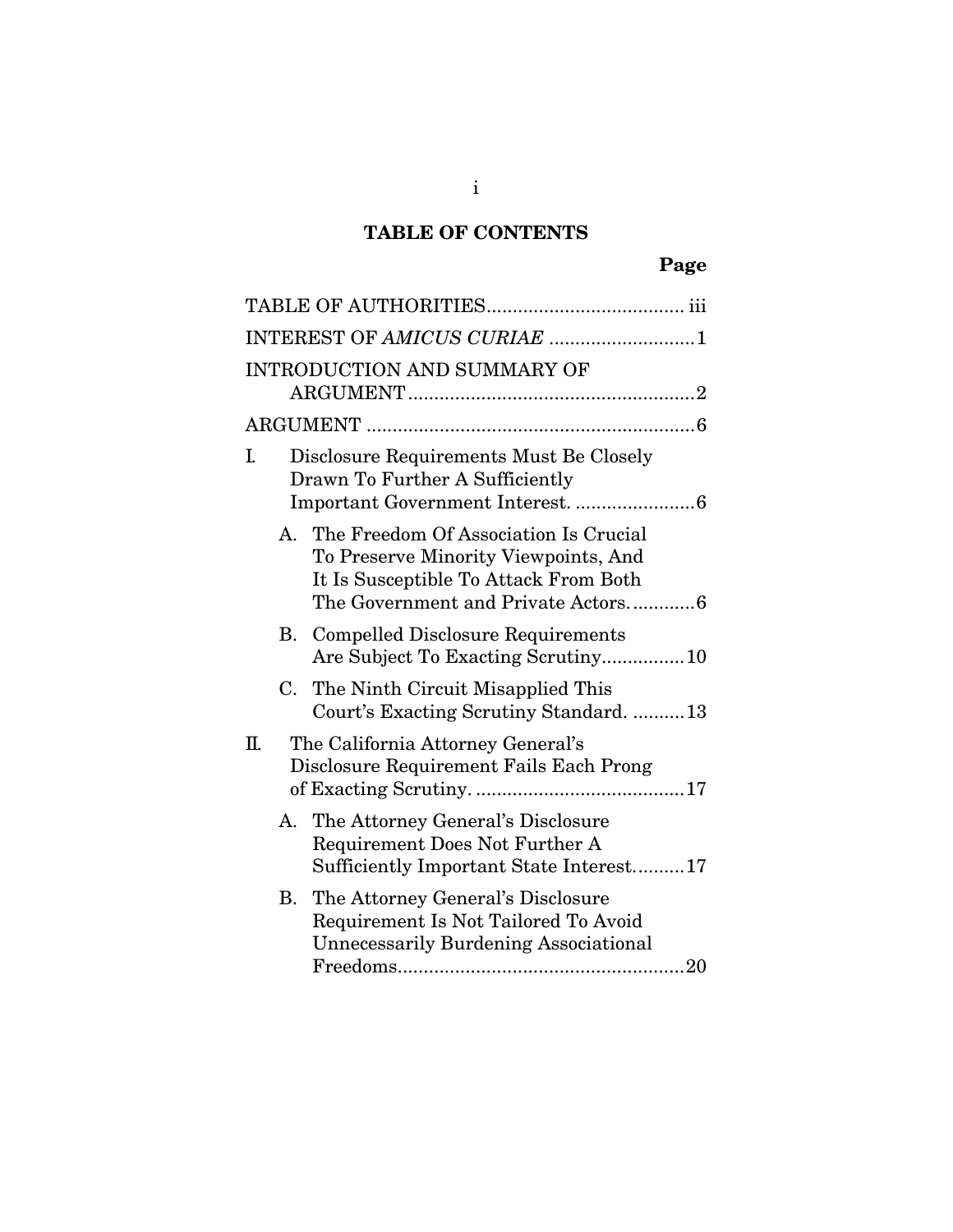| The Fatal Constitutional Flaws In The                                        |  |  |
|------------------------------------------------------------------------------|--|--|
| California Attorney General's Compelled                                      |  |  |
| Disclosure Regime Render It Meaningfully                                     |  |  |
| Distinct From The IRS's Schedule B                                           |  |  |
|                                                                              |  |  |
| A. The IRS's Schedule B Requirement May<br>Satisfy The First Amendment25     |  |  |
| B. The California Attorney General's<br>Disclosure Requirement Is Dissimilar |  |  |
|                                                                              |  |  |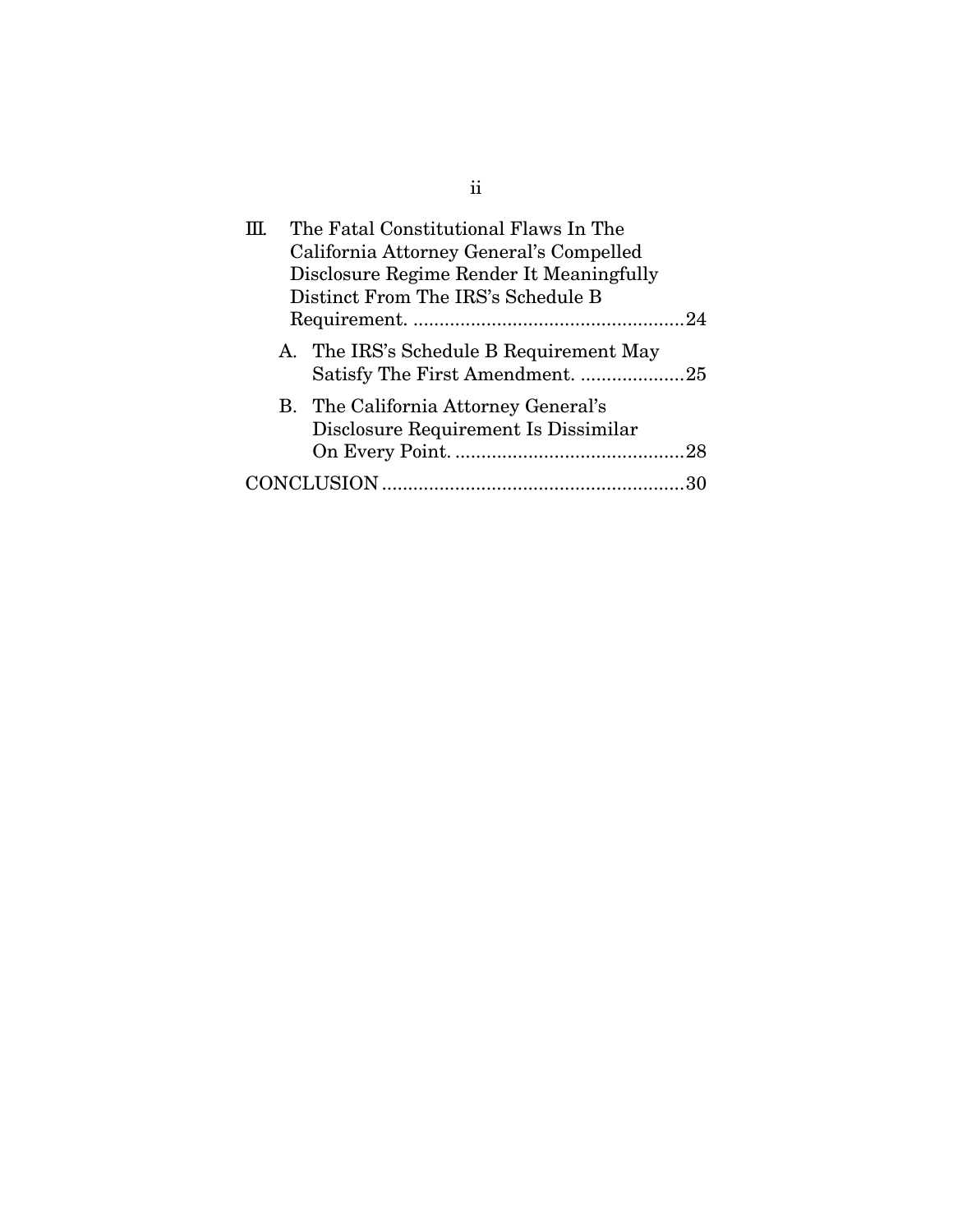# **TABLE OF AUTHORITIES**

**Page(s)** 

### **Cases**

| AFL-CIO v. FEC,<br>333 F.3d 168 (D.C. Cir. 2003) 12             |
|-----------------------------------------------------------------|
| Bates v. City of Little Rock,                                   |
| Bd. of Trs. of State Univ. of<br>N.Y. v. Fox,                   |
| Boy Scouts of Am. v. Dale,                                      |
| <b>Brown v. Socialist Workers '74</b><br>Campaign Comm. (Ohio), |
| Buckley v. Valeo,<br>424 U.S. 1 (1976)3, 7, 10, 11, 12, 14,     |
| Citizens United v. FEC,                                         |
| Citizens United v. Schneiderman,                                |
| Davis v. FEC,                                                   |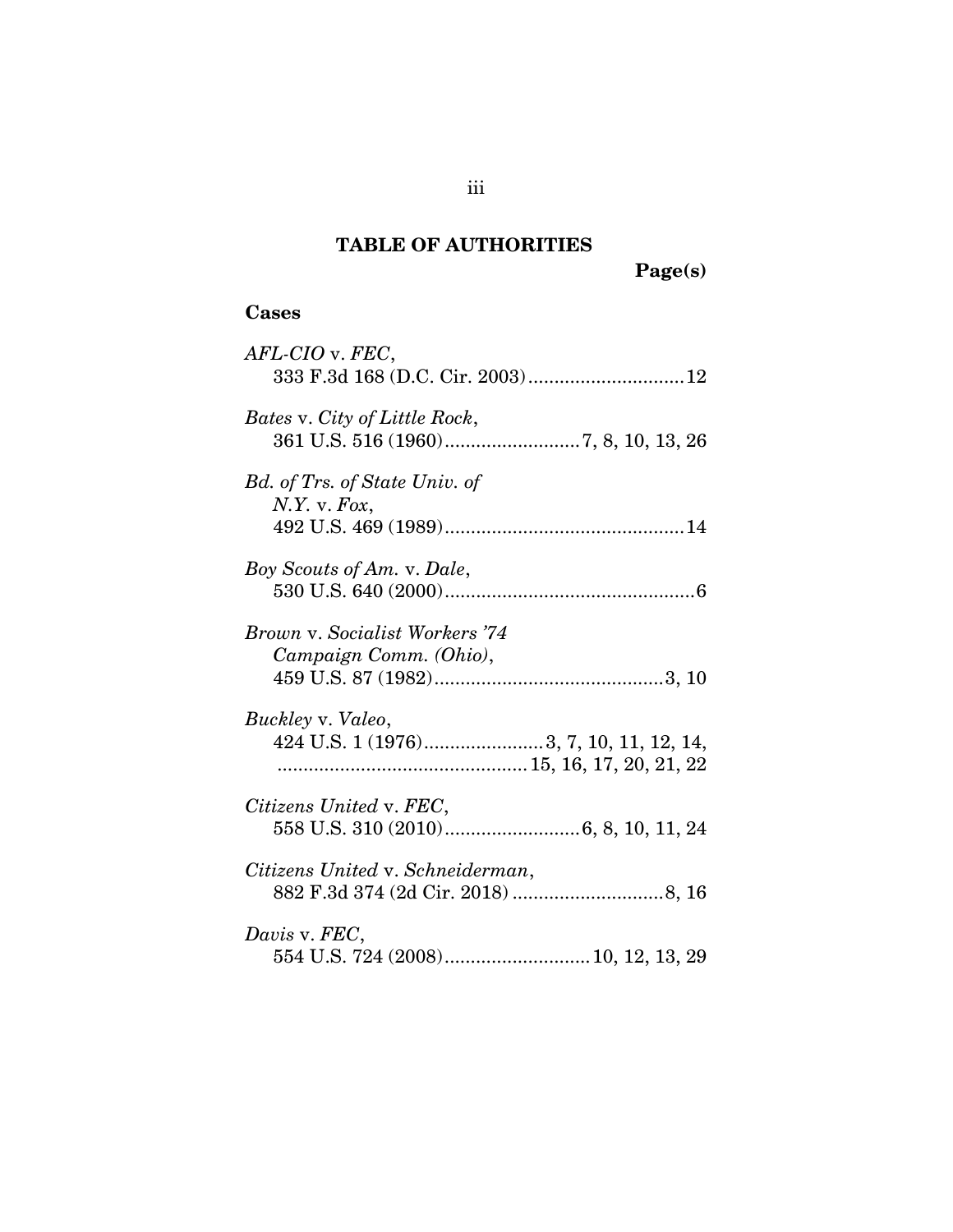| Doe v. Reed,                                                                   |
|--------------------------------------------------------------------------------|
| Gibson v. Fla. Legis. Investigation<br>Comm.                                   |
| Girouard v. United States,                                                     |
| Louisiana ex rel. Gremillion v. NAACP,                                         |
| Kusper v. Pontikes,                                                            |
| Illinois ex rel. Madigan v.<br>Tele. Assocs., Inc.,                            |
| McCutcheon v. FEC,<br>572 U.S. 185 (2014) 11, 12, 14, 15, 17,                  |
| NAACP v. Alabama ex rel. Patterson,<br>357 U.S. 449 (1958) 1, 6, 7, 8, 10, 11, |
| NAACP v. Button,                                                               |
| Perry v. Schwarzenegger,<br>591 F.3d 1126 (9th Cir. 2009)12                    |
| In re Primus,                                                                  |

iv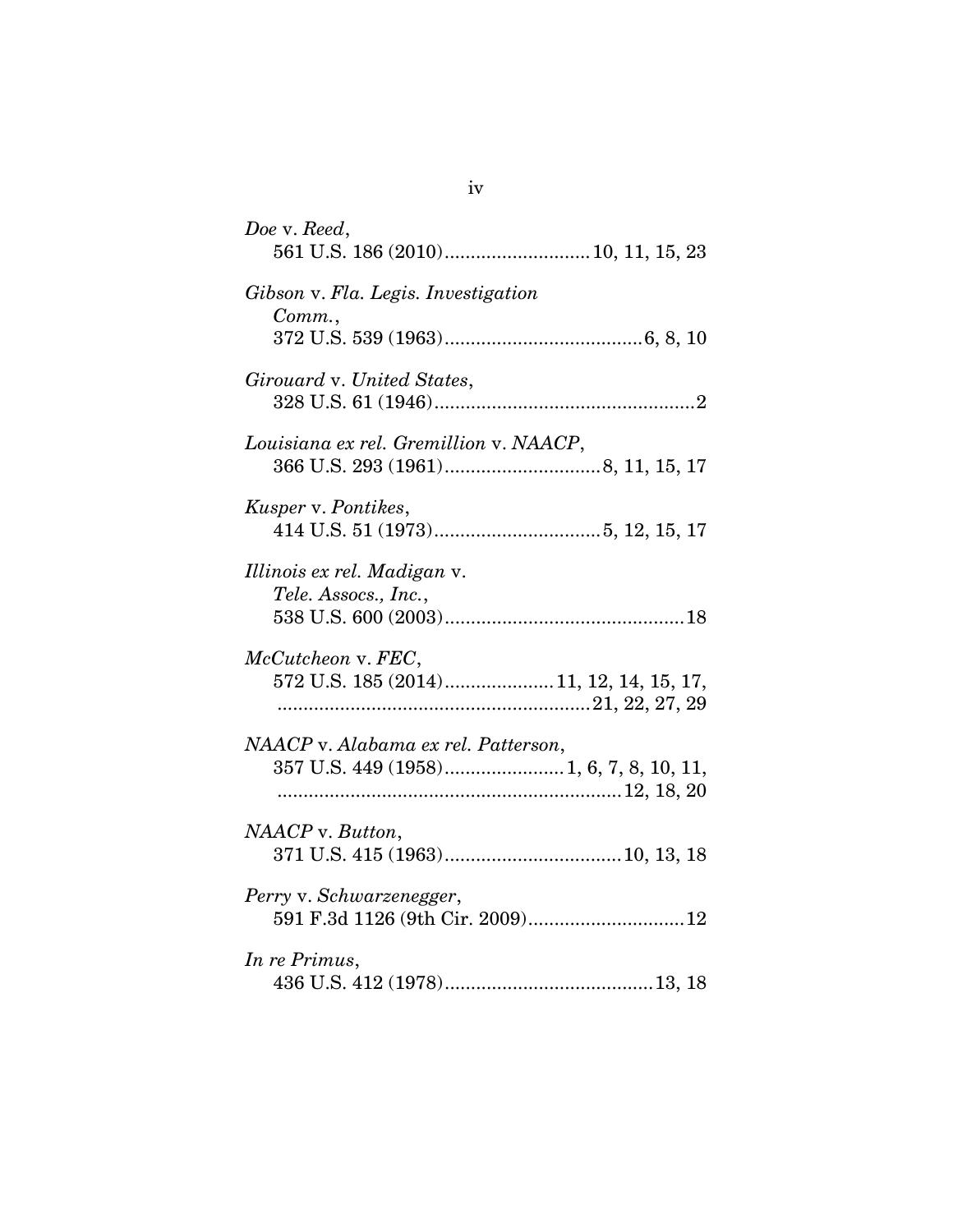| Regan v. Taxation With Representation<br>of Wash.,              |
|-----------------------------------------------------------------|
|                                                                 |
| Riley v. Nat'l Fed'n of the Blind of<br>N.C., Inc.,             |
|                                                                 |
| <i>Rumsfeld v. Forum for Acad. &amp; Inst.</i><br>Rights, Inc., |
|                                                                 |
| Sec'y of State of Md. v. Joseph H.<br>Munson Co.,               |
| Shelton v. Tucker,                                              |
|                                                                 |
| Thomas More Law Ctr. v. Harris,                                 |
| No. CV 15-3048-R, 2016 WL 6781090                               |
|                                                                 |
| United States v. Am. Library Ass'n,                             |
| United States v. Schwimmer,                                     |
|                                                                 |
| Vill. of Schaumburg v. Citizens for a<br>Better Env't,          |
|                                                                 |

v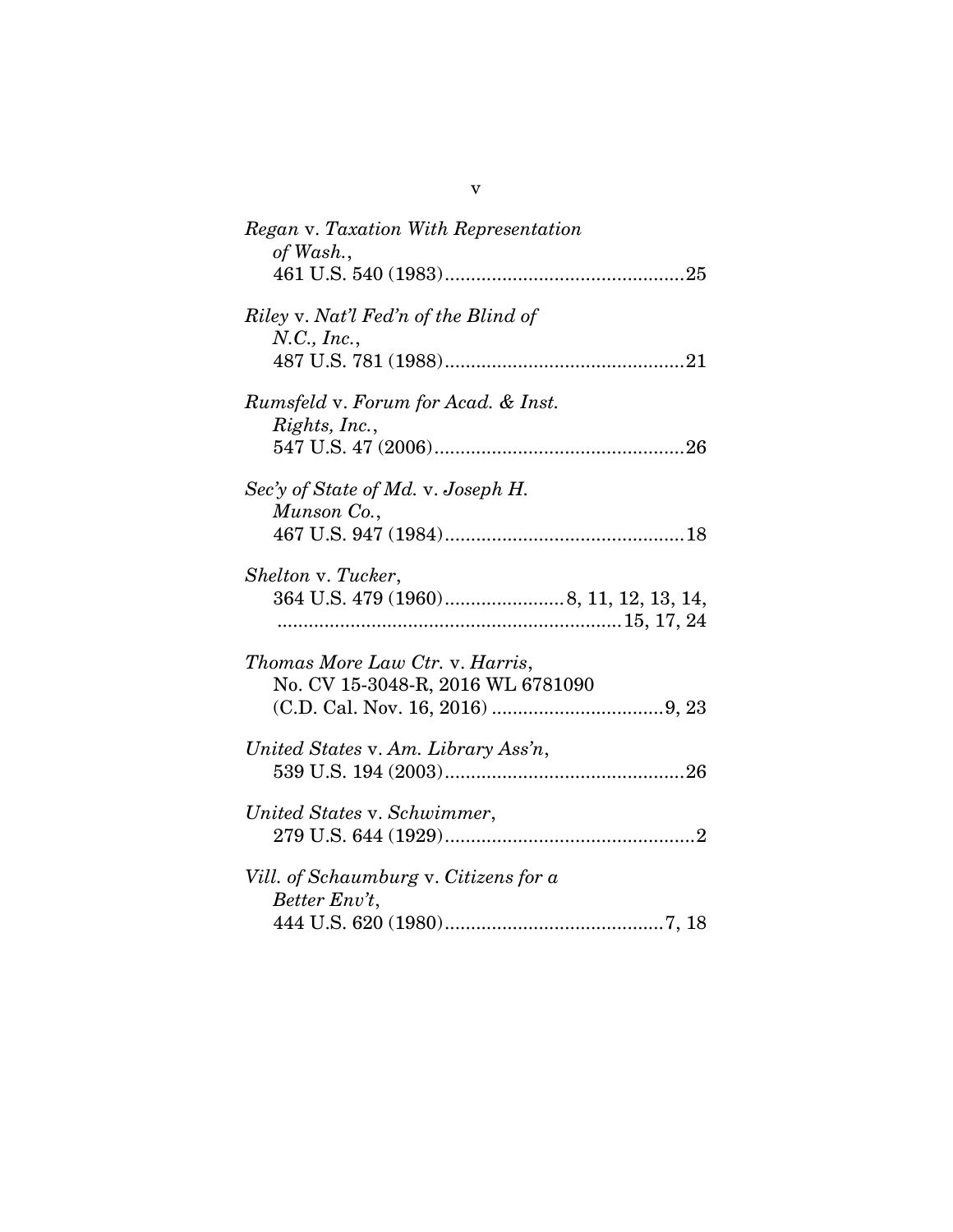| Watchtower Bible & Tract Soc'y of N.Y., |
|-----------------------------------------|
| Inc. v. Vill. of Stratton,              |
|                                         |

# **Constitutional Provisions**

|--|--|--|--|

## **Statutes**

| <b>Regulations</b> |
|--------------------|
|                    |
|                    |

| Guidance Under Section 6033       |  |
|-----------------------------------|--|
| Regarding the Reporting           |  |
| Requirements of Exempt            |  |
| Organizations, 85 Fed. Reg. 31959 |  |
|                                   |  |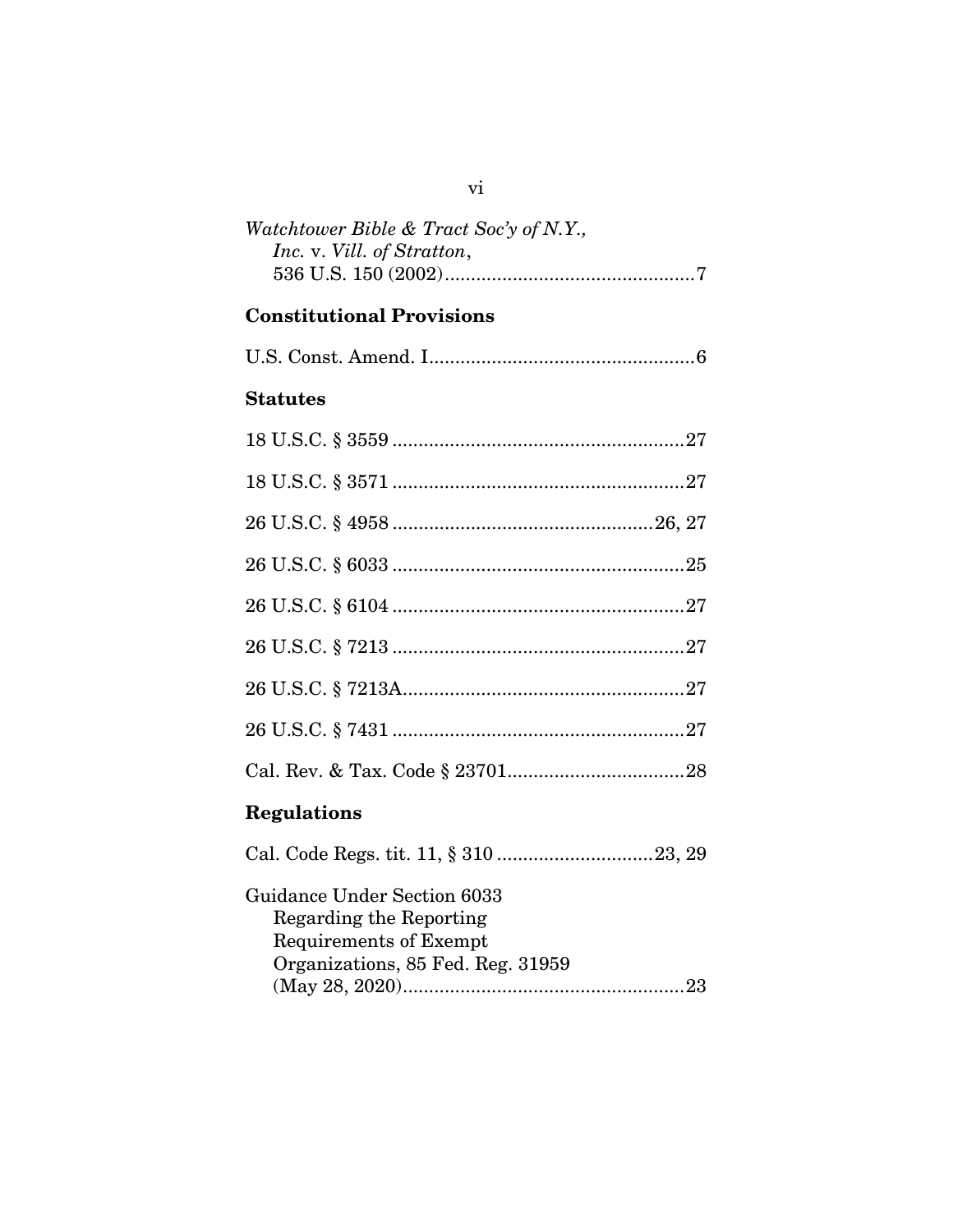## **Other Authorities**

| Airbnb, Airbnb Announces "Capitol"<br>Safety Plan" for the Inauguration<br>(Jan. 11, 2021),                                                              |   |
|----------------------------------------------------------------------------------------------------------------------------------------------------------|---|
|                                                                                                                                                          |   |
| Cal. Dep't of Justice, Charitable Trusts<br>Section, Attorney General's Guide for<br><i>Charities</i> 21 (April 2020),                                   |   |
|                                                                                                                                                          |   |
| Jia Lynn Yang & Dan Eggen, Exercising<br>New Ability to Spend on Campaigns,<br>Target Finds Itself a Bull's-Eye,<br>Wash. Post (Aug. 19, 2010),          |   |
| Michael Luo, Group Plans Campaign<br><i>Against G.O.P. Donors, N.Y. Times</i><br>(Aug. 8, 2008),                                                         |   |
|                                                                                                                                                          |   |
| Sam Shead, <i>Parler CEO Says App Will</i><br>Be Offline "Longer Than Expected"<br>Because of Amazon, Apple and<br><i>Google</i> , CNBC (Jan. 11, 2021), |   |
|                                                                                                                                                          | 9 |

### vii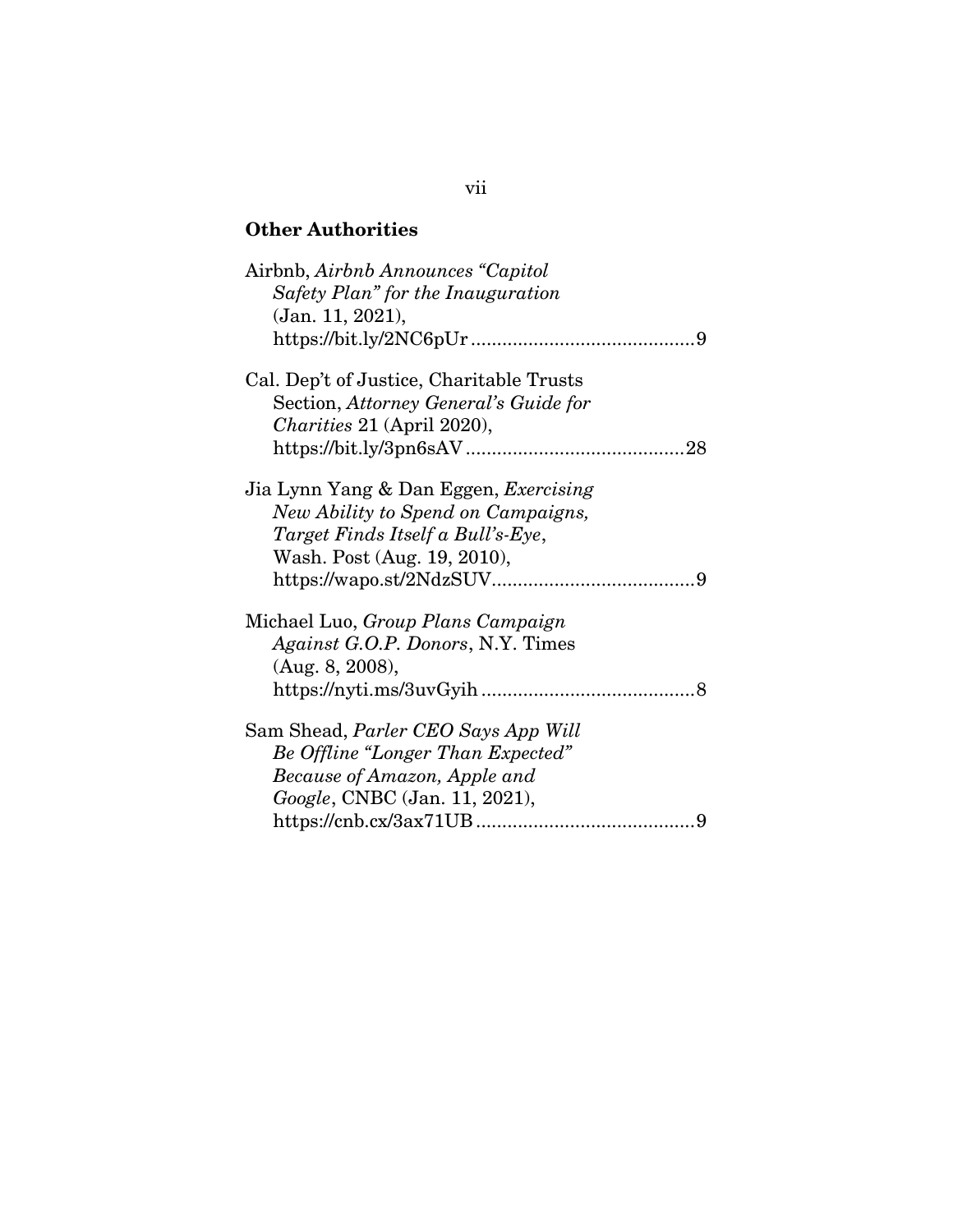#### **INTEREST OF** *AMICUS CURIAE*<sup>1</sup>

The Center for Equal Opportunity is a nonprofit research and education organization committed to the idea that citizens of all races, colors, and ethnicities should be treated equally. Among other things, it publicly opposes racial or ethnic discrimination by the government or private entities.

CEO considers the "[i]nviolability of privacy in group association . . . indispensable to preservation of freedom of association"—especially for groups "espous[ing] dissident beliefs." *NAACP* v. *Alabama ex rel. Patterson*, 357 U.S. 449, 462 (1958). CEO relies on donations to pursue its mission. Because CEO speaks on matters on which there is vigorous disagreement among advocates of competing viewpoints, protecting the identities of its donors who choose to support CEO anonymously is vital to its ability to speak.

CEO is concerned that if this Court adopts the analytical framework endorsed by the Court of Appeals for the Ninth Circuit, it will chill the associational activities of a wide array of charities and subvert the First Amendment to the United States Constitution.

 $\overline{\phantom{0}}$ <sub>1</sub> Pursuant to Supreme Court Rules 37.3(a) and 37.6, counsel for *amicus curiae* affirm that all parties have consented to the filing of this brief, that no counsel for any party authored it in whole or in part, and that no person or entity, other than *amicus curiae*, its members, or its counsel, made a monetary contribution to the preparation or submission of this brief.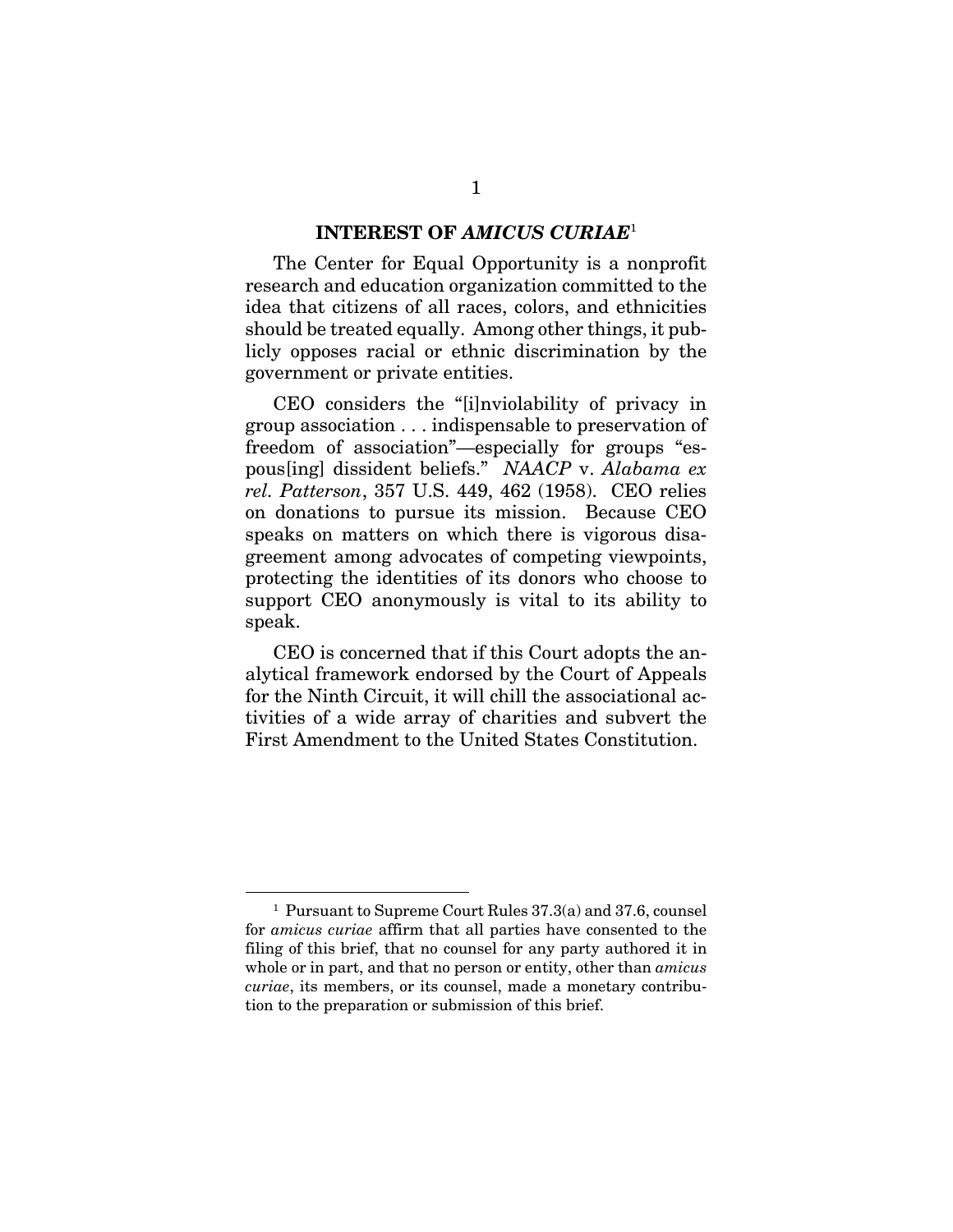#### **INTRODUCTION AND SUMMARY OF ARGUMENT**

The California Attorney General requires all charities that solicit donations in California to submit to the California Registry of Charitable Trusts their federal Schedule Bs, which are part of the tax returns they file with the Internal Revenue Service on Form 990. That requirement fails the exacting scrutiny standard this Court has applied to compelled disclosure requirements for more than sixty years. California's requirement is not closely drawn to further an important government interest, and it therefore violates petitioners' First Amendment rights. Furthermore, it cannot be sustained on the ground that the Internal Revenue Service also collects information about certain nonprofits' "substantial contributors" on Schedule B.

**I.** One of the First Amendment's proudest boasts is that it protects not only "free thought for those who agree with us but freedom for the thought that we hate." *Girouard* v. *United States*, 328 U.S. 61, 68 (1946) (quoting *United States* v. *Schwimmer*, 279 U.S. 644, 655 (1929) (Holmes, J., dissenting)). It guarantees that citizens may band together to advocate their shared viewpoints, even politically or culturally unpopular viewpoints, free from unjustifiable intrusion by government. Although the First Amendment offers solicitude for associations, American history is replete with examples of the intense, and even violent, opposition that advocates of various causes have endured. It is thus not surprising that Americans often have chosen to advance their causes anonymously, from the founding of the Nation to the present.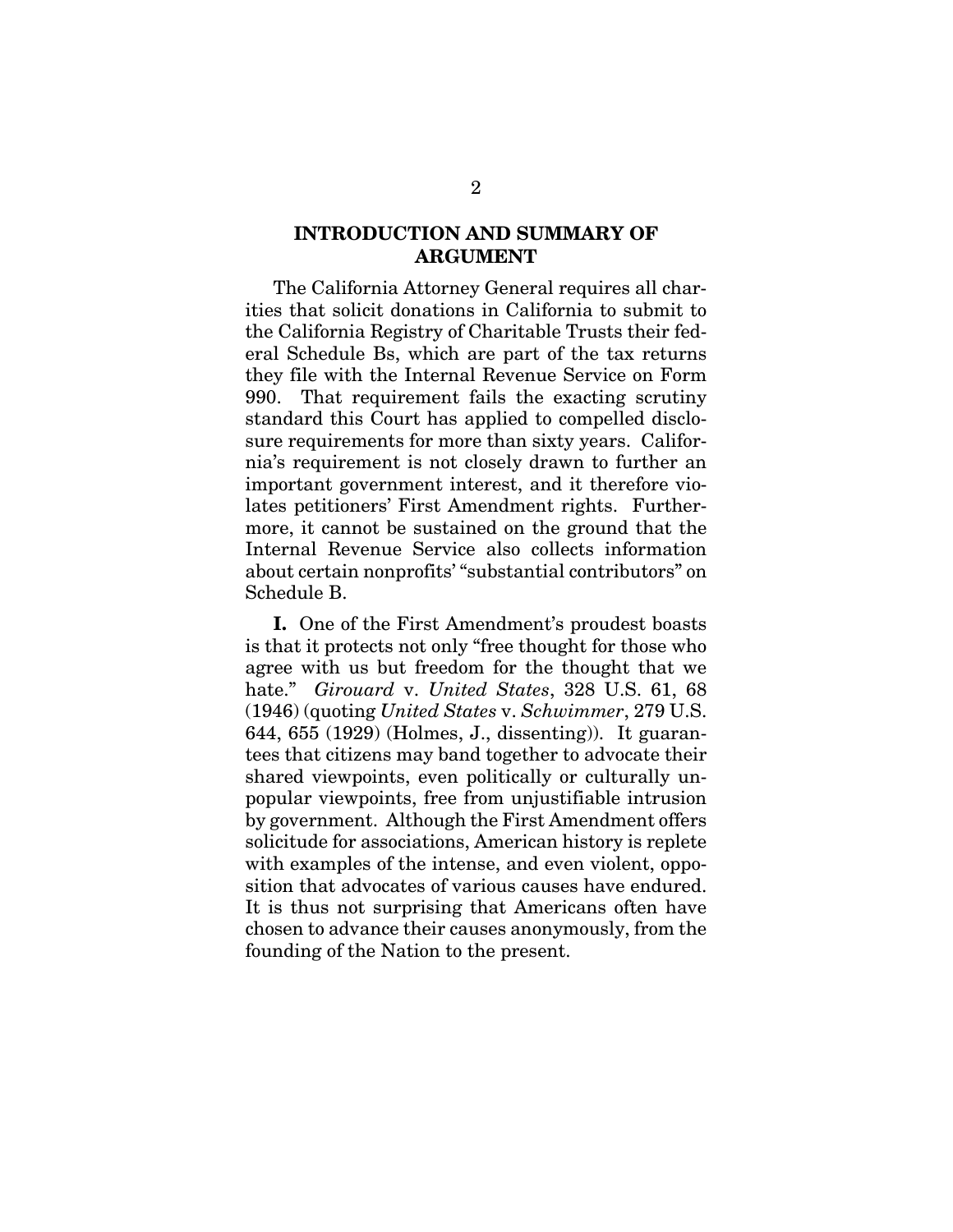For more than sixty years, this Court rightly has protected the "privacy of association and belief guaranteed by the First Amendment." *E.g.*, *Brown* v. *Socialist Workers '74 Campaign Comm. (Ohio)*, 459 U.S. 87, 91 (1982) (citation omitted). When the government burdens the right to associate freely by requiring disclosure of a group's members or donors, the government must prove that its disclosure requirement survives "exacting scrutiny," by showing that it furthers "a sufficiently important interest" commensurate with the infringement and that the disclosure is "closely drawn to avoid unnecessary abridgement of associational freedoms." *Buckley* v. *Valeo*, 424 U.S. 1, 25, 64 (1976) (per curiam).

The Ninth Circuit erred in upholding the California Attorney General's disclosure regime, because it misconstrued the substantive content of the exacting scrutiny standard. While that standard does not require the State to show that its chosen means are the least restrictive means of advancing a sufficiently important interest, it does require the State to prove that its disclosure requirement is closely tailored so as to avoid burdening substantially more associational activity than is necessary to achieve the State's goal. Although the Ninth Circuit conceded that the Attorney General's disclosure requirement imposed a burden on First Amendment rights, it did not require the Attorney General to show that this imposition was "closely drawn to avoid unnecessary abridgement of associational freedoms." *Buckley*, 424 U.S. at 25. Moreover, the Ninth Circuit held petitioners to an excessively demanding standard of proof for as-applied exemptions, which this Court explicitly has refused to do.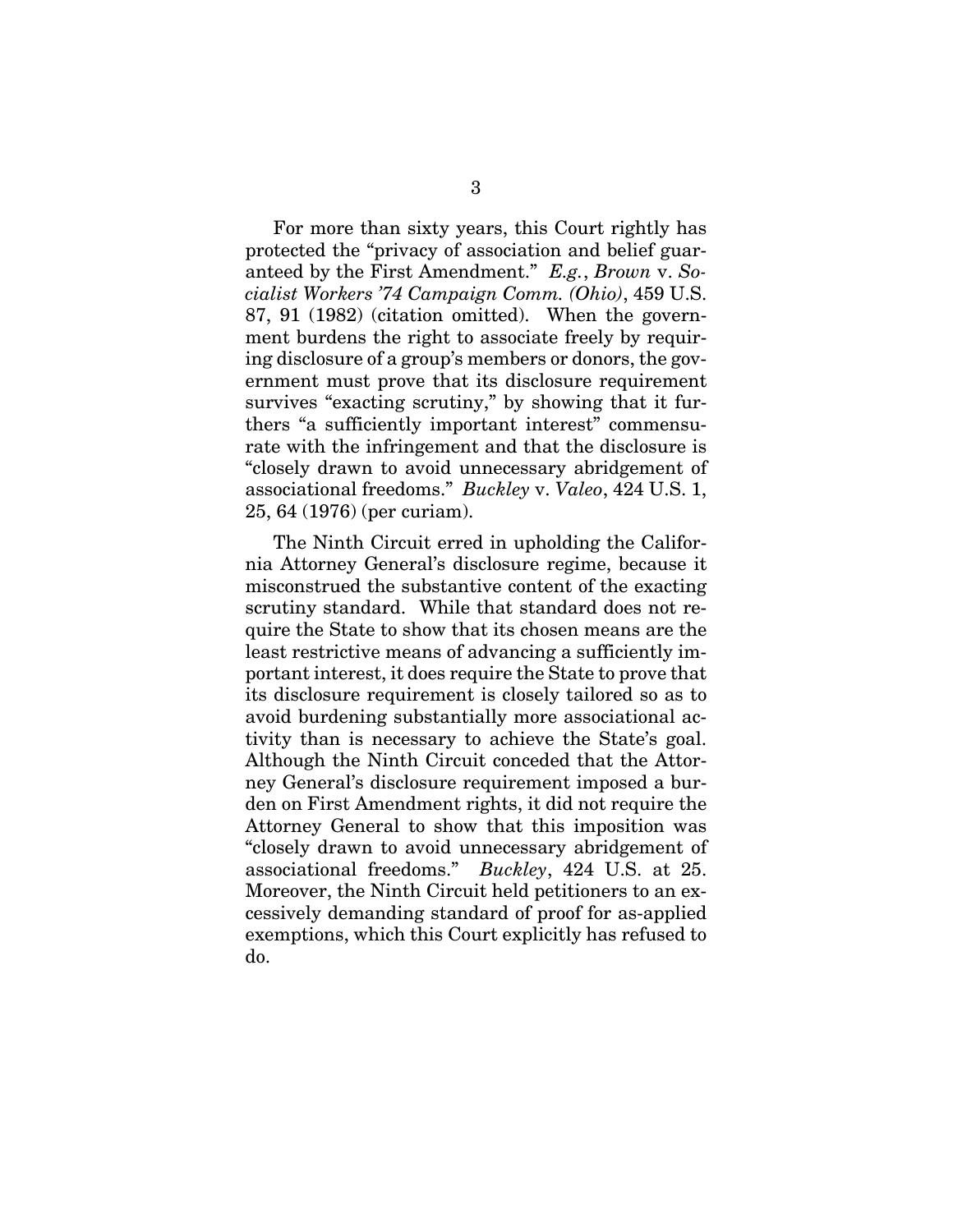**II.** The California Attorney General compels every charity that collects donations in the State of California to submit to the State each year its Schedule B, which lists the names and addresses of its major donors. That intrusive requirement fails exacting scrutiny. The Attorney General has no interest in compelled disclosure of Schedule Bs that is sufficiently important to justify substantial burdens on associational rights. Even if he did, the First Amendment requires him to pursue his interest with precision. Instead, however, the Attorney General has imposed a categorical and vastly overbroad mandate that compels disclosure of unredacted compilations of highly sensitive information from each of the 115,000 charities registered in the State. Yet there are alternatives that would further the Attorney General's interest and substantially reduce the burden that disclosure imposes on associational rights. By insisting on this sweeping disclosure of vast amounts of information that bears little if any relationship to any realistic governmental need, the Attorney General unnecessarily burdens the associational rights of countless Americans across the country. And his office's loose handle on confidential information unacceptably increases the risk of public exposure with its attendant harms.

**III.** The California Attorney General's requirements cannot be sustained on the ground that the IRS also collects Schedule Bs from certain nonprofits. The IRS has a unique interest in enforcing federal tax laws that implicate substantial contributors. Obtaining the information on Schedule B may be substantially related to that interest. And unlike California, the federal government imposes stringent civil and crimi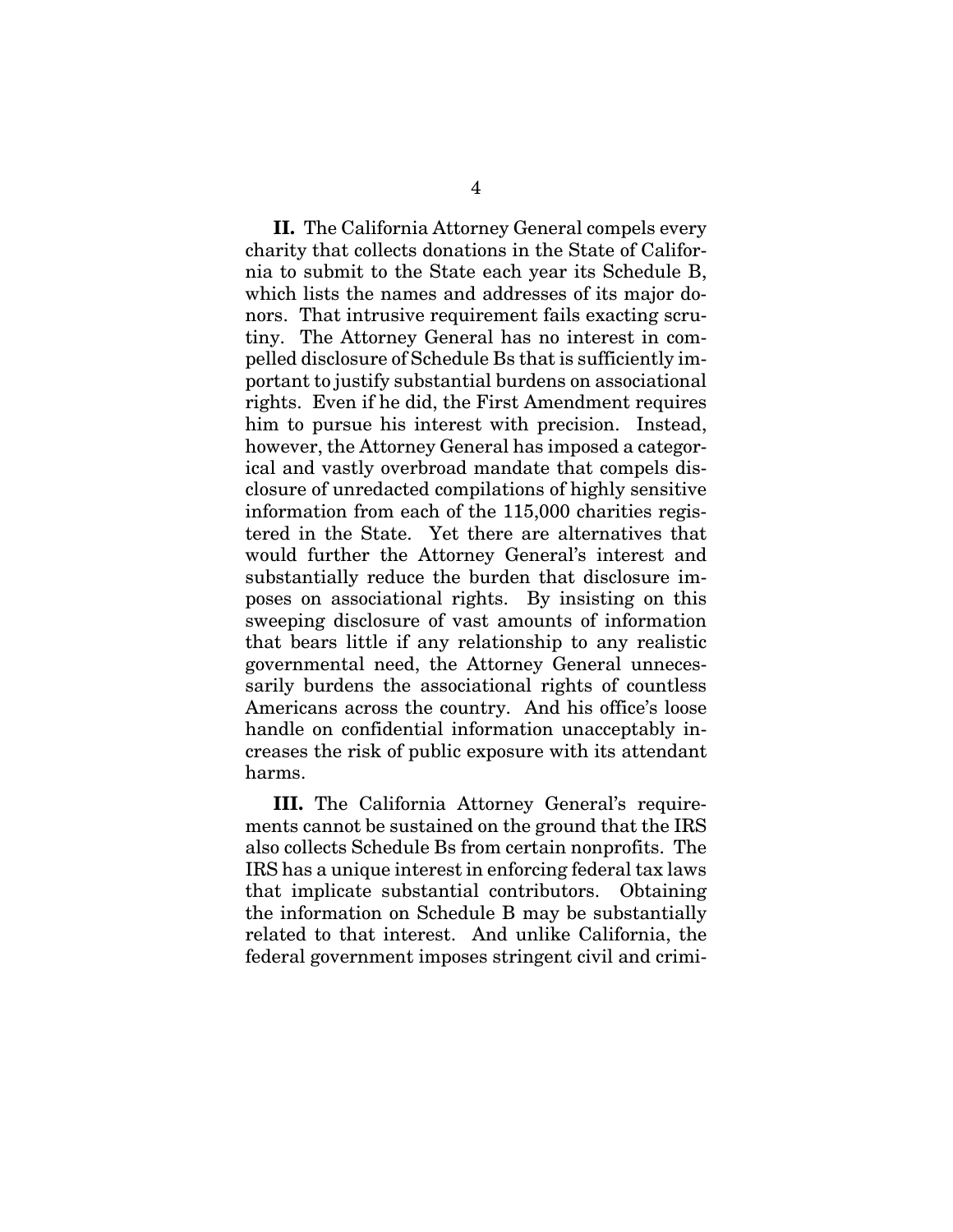nal penalties for unauthorized disclosure of confidential information to guard against abridging associational rights more than necessary.

In sum, where government action chills associational freedoms, the First Amendment will not tolerate any "means that unnecessarily restrict constitutionally protected liberty." *Kusper* v. *Pontikes*, 414 U.S. 51, 59 (1973). This Court should correct the Ninth Circuit's flawed interpretation of the First Amendment and hold unconstitutional the California Attorney General's disclosure requirement.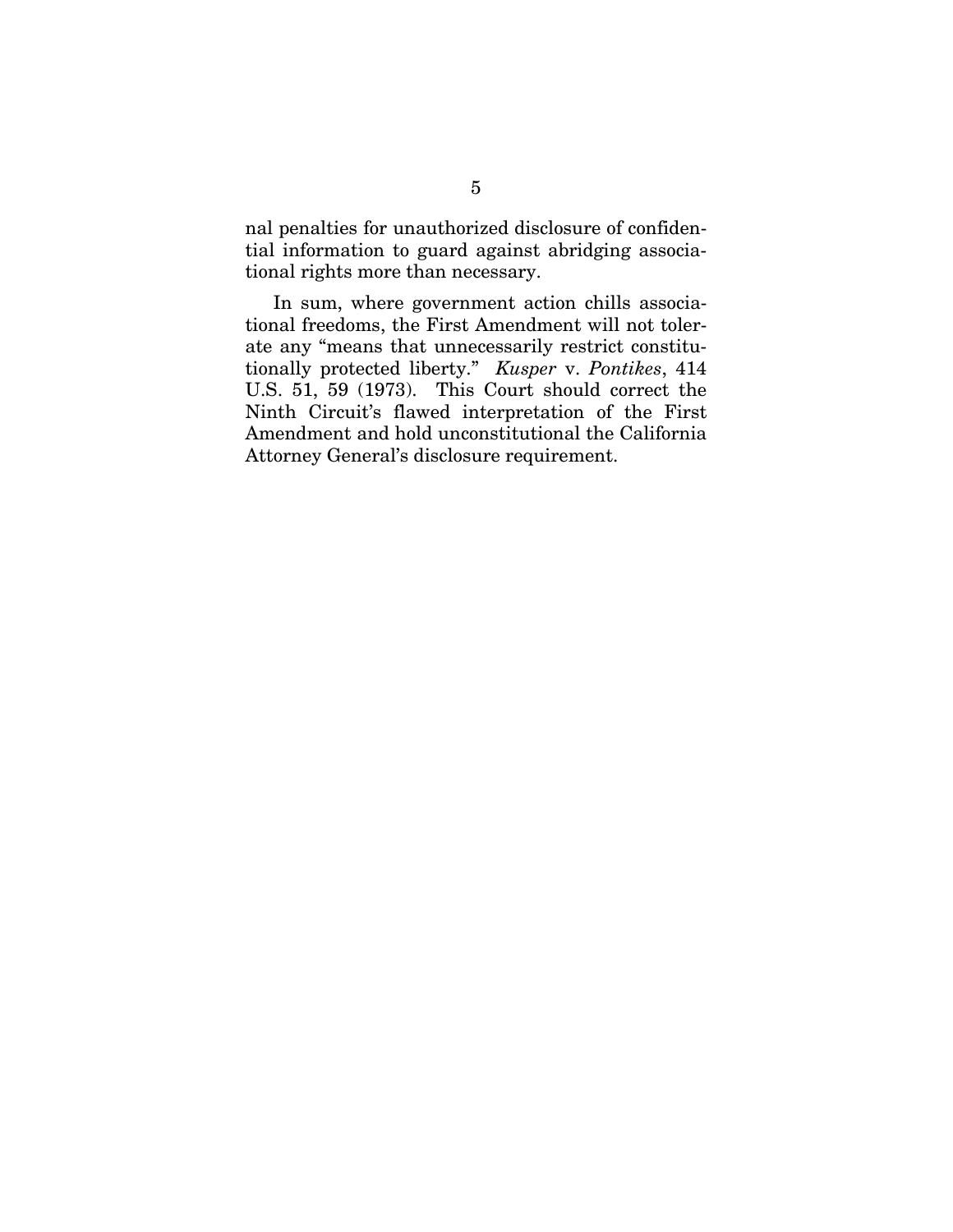#### **ARGUMENT**

#### **I. Disclosure Requirements Must Be Closely Drawn To Further A Sufficiently Important Government Interest.**

This Court has long protected the freedom of association from compelled disclosure requirements where the government fails to show that its disclosure requirement survives exacting scrutiny. The Ninth Circuit's decision compromises that precedent by distorting the tailoring requirement and the standard of proof for obtaining an as-applied exemption.

### **A. The Freedom Of Association Is Crucial To Preserve Minority Viewpoints, And It Is Susceptible To Attack From Both The Government and Private Actors.**

The freedom of association derives from the First Amendment's guarantees of "the freedom of speech" and "the right of the people peaceably to assemble." U.S. Const. Amend. I; *see NAACP* v. *Alabama ex rel. Patterson*, 357 U.S. 449, 460 (1958). This "freedom to speak in association with other individuals," *Citizens United* v. *FEC*, 558 U.S. 310, 386 (2010) (Scalia, J., concurring), "is crucial in preventing the majority from imposing its views on groups that would rather express other, perhaps unpopular, ideas," *Boy Scouts of Am.* v. *Dale*, 530 U.S. 640, 647–48 (2000).

Associational freedom also "encompasses protection of privacy of association," *Gibson* v. *Fla. Legis. Investigation Comm.*, 372 U.S. 539, 544 (1963), allowing Americans "to pursue their lawful private interests privately and to associate freely with others in so doing," *Patterson*, 357 U.S. at 466. The opportunity for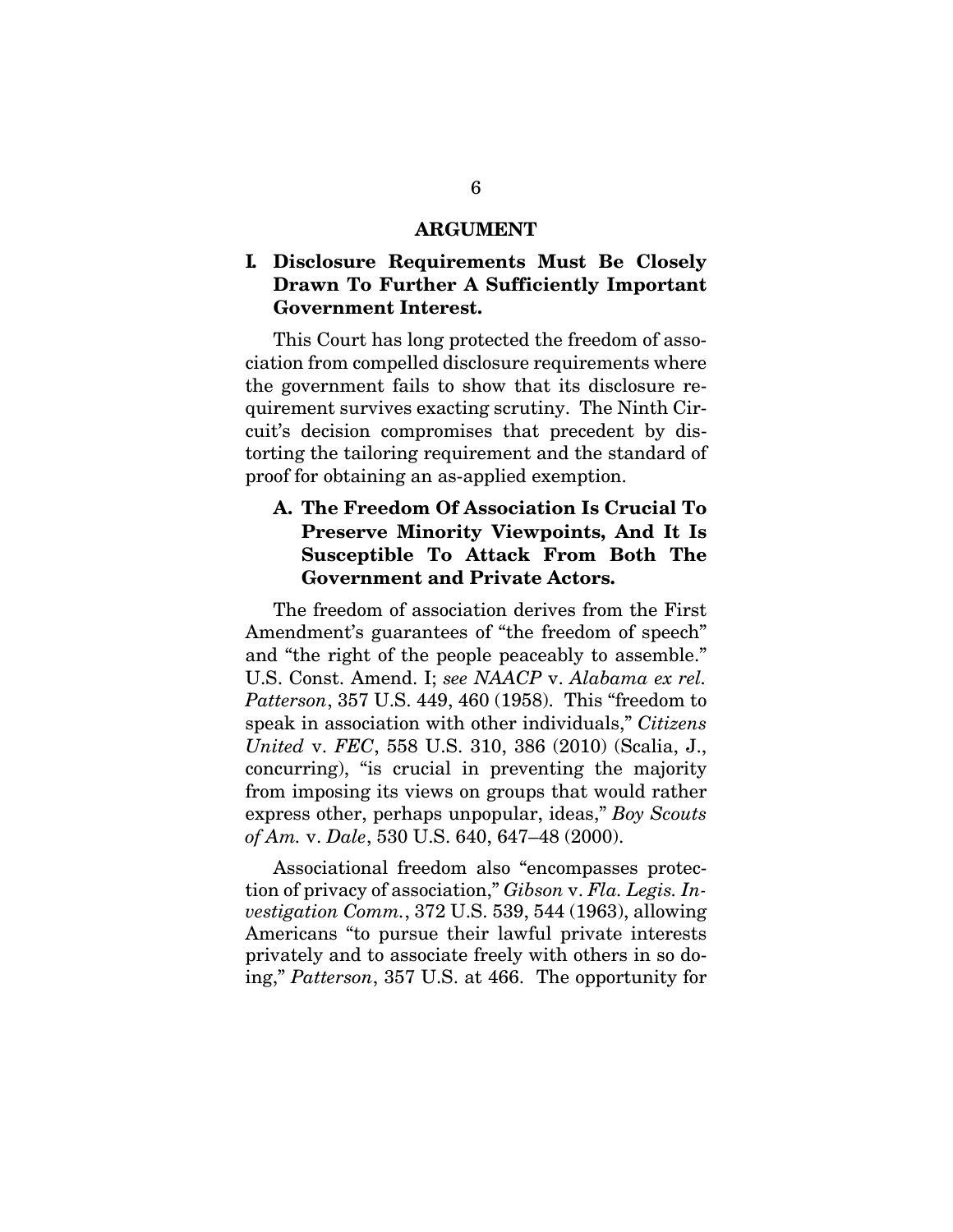anonymity mitigates many concerns that might otherwise chill free association, including "fear of economic or official retaliation," "concern about social ostracism," or merely "a desire to preserve as much of one's privacy as possible." *Watchtower Bible & Tract Soc'y of N.Y., Inc.* v. *Vill. of Stratton*, 536 U.S. 150, 166 (2002) (citation omitted).

Given the importance of anonymity—particularly for unpopular groups—it is not surprising that compelled disclosure of a group's members or donors "can seriously infringe on privacy of association and belief guaranteed by the First Amendment." *Buckley* v. *Valeo*, 424 U.S. 1, 64 (1976) (per curiam); *see, e.g.*, *Bates* v. *City of Little Rock*, 361 U.S. 516, 523 (1960). For instance, disclosure "may induce members to withdraw from the [a]ssociation and dissuade others from joining it because of fear of exposure of their beliefs . . . and of the consequences of this exposure." *Patterson*, 357 U.S. at 463. The consequences may be especially acute for donors: "Financial transactions can reveal much about a person's activities, associations, and beliefs." *Buckley*, 424 U.S. at 66 (alteration and citation omitted). And for a charity, losing donors due to concerns about the consequences of exposure could undermine its operation. "[F]unds are often essential if 'advocacy' is to be truly or optimally 'effective.'" *Id*. at 65–66; *see Vill. of Schaumburg* v. *Citizens for a Better Env't*, 444 U.S. 620, 632 (1980).

Throughout American history, both the government and private actors have threatened harassment or reprisals as a consequence for association. As the Second Circuit has put it, "[a] list of names in the hands of those with access to a state's coercive resources conjures up an uneasy number of troubling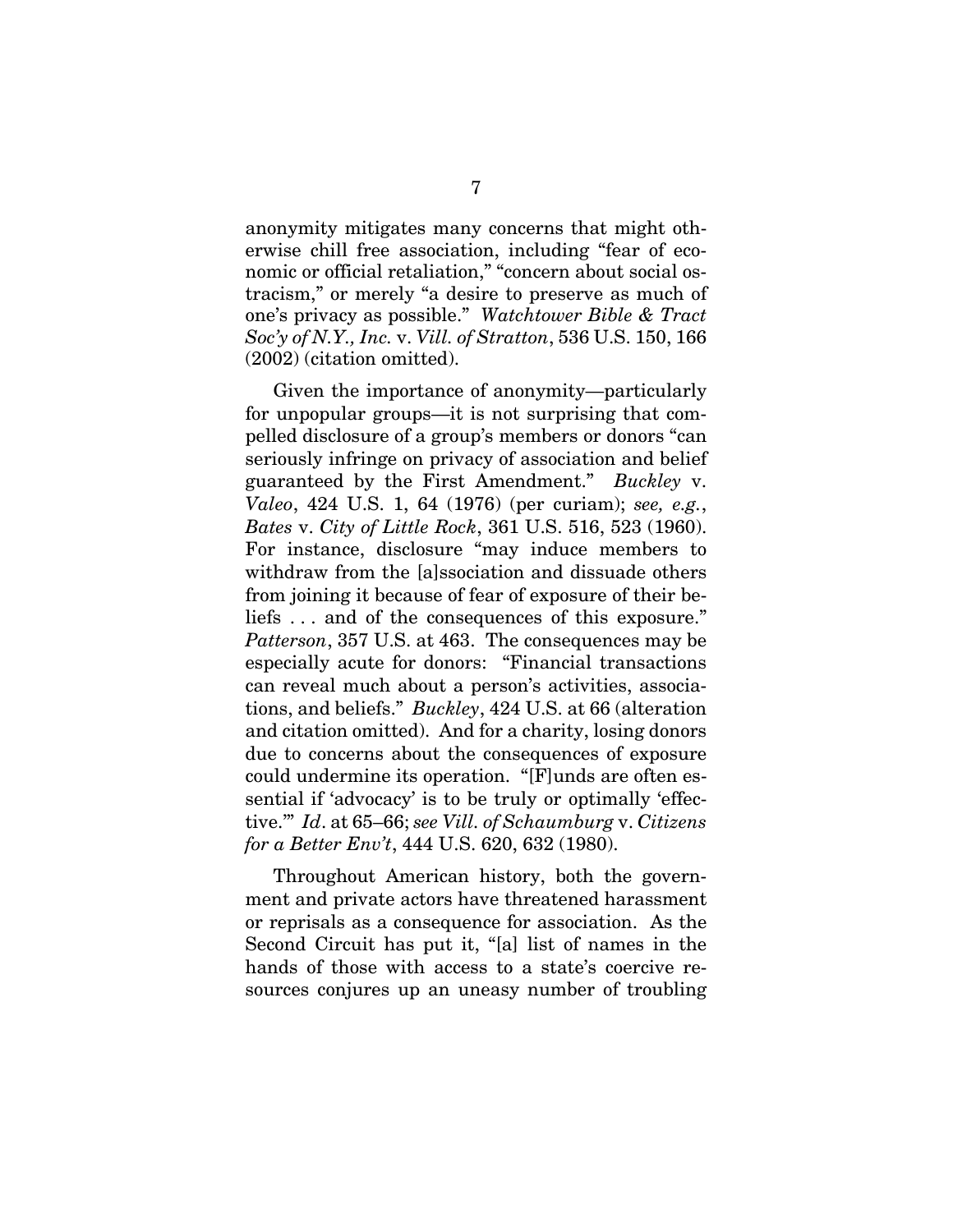precedents." *Citizens United* v. *Schneiderman*, 882 F.3d 374, 383 (2d Cir. 2018). This Court's own precedents chronicle attempts by governments to expose members of the NAACP and other civil rights organizations to various threats and reprisals. *E.g.*, *Shelton*  v. *Tucker*, 364 U.S. 479, 486 n.7 (1960) (noting that a private actor intended to obtain lists of teachers' associational memberships from the government and "eliminat[e] from the school system" supporters of organizations like the American Civil Liberties Union); *see, e.g.*, *Gibson*, 372 U.S. 539; *Louisiana ex rel. Gremillion* v. *NAACP*, 366 U.S. 293 (1961); *Bates*, 361 U.S. 516; *Patterson*, 357 U.S. 449.

Private actors may also seek to suppress associational activity by intimidating known donors. They may "go[] for the jugular" by "alerting donors" of disfavored causes "to a variety of potential dangers, including legal trouble, public exposure and watchdog groups digging through their lives." *Citizens United*, 558 U.S. at 482–83 (Thomas, J., concurring in part and dissenting in part) (quoting Michael Luo, *Group Plans Campaign Against G.O.P. Donors*, N.Y. Times (Aug. 8, 2008), https://nyti.ms/3uvGyih). The Internet intensifies the risk of harassment and retaliation, instantaneously spreading public exposure to a vast audience and multiplying the risk of retribution for apparent affiliation with causes considered objectionable by some. Indeed, it is common knowledge in the modern era that people who advocate controversial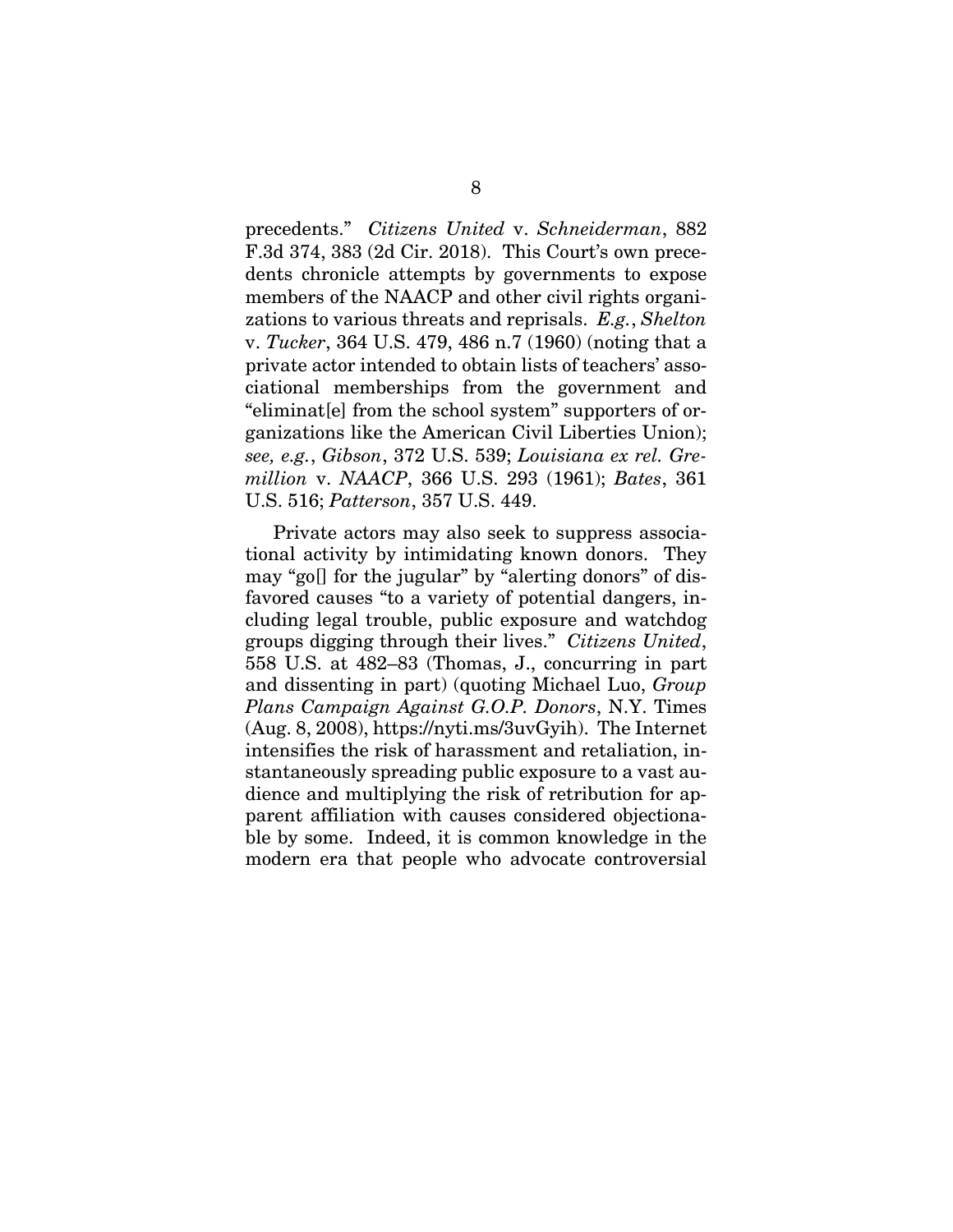positions or unpopular causes are frequently subjected to intimidation, boycotts, economic reprisals, or even threats of bodily harm or death.<sup>2</sup>

The danger from disclosure respects neither party lines nor ideological divides. The records in the present cases illustrate how disclosure of donors threatens the associational activities of both the Thomas More Law Center and Planned Parenthood, for example. One of the Law Center's founders had his business boycotted by the National Organization for Women because of his opposition to abortion. *Thomas More Law Ctr.* v. *Harris*, No. CV 15-3048-R, 2016 WL 6781090, at \*4 (C.D. Cal. Nov. 16, 2016). Similarly, when the California Registry of Charitable Trusts posted the Schedule B for Planned Parenthood on its public website, Planned Parenthood's counsel cautioned that "the unintended public availability of this information is potentially damaging to both our client and its donors, and the longer it remains available, the greater the risk it poses." Appellant-Cross-Appellee's Excerpts of Record, Vol. V at ER1139, *Ams for Prosperity Found.* v. *Becerra*, 903 F.3d 1000 (9th Cir. 2018) (No. 16-55727), ECF No. 13. This widespread

 $\overline{a}$  *E.g.*, Trial Tr., Day 1, Vol. I at 57, *Ams. for Prosperity Found. v. Harris*, No. 2:14-cv-09448-R-FFM (C.D. Cal. Mar. 8, 2016), ECF No. 170 (death threat and intimidation); Sam Shead, *Parler CEO Says App Will Be Offline "Longer Than Expected" Because of Amazon, Apple and Google*, CNBC (Jan. 11, 2021), https://cnb.cx/3ax71UB (economic reprisal); Airbnb, *Airbnb Announces "Capitol Safety Plan" for the Inauguration*, (Jan. 11, 2021), https://bit.ly/2NC6pUr (same); Jia Lynn Yang & Dan Eggen, *Exercising New Ability to Spend on Campaigns, Target Finds Itself a Bull's-Eye*, Wash. Post (Aug. 19, 2010), https://wapo.st/2NdzSUV (boycott).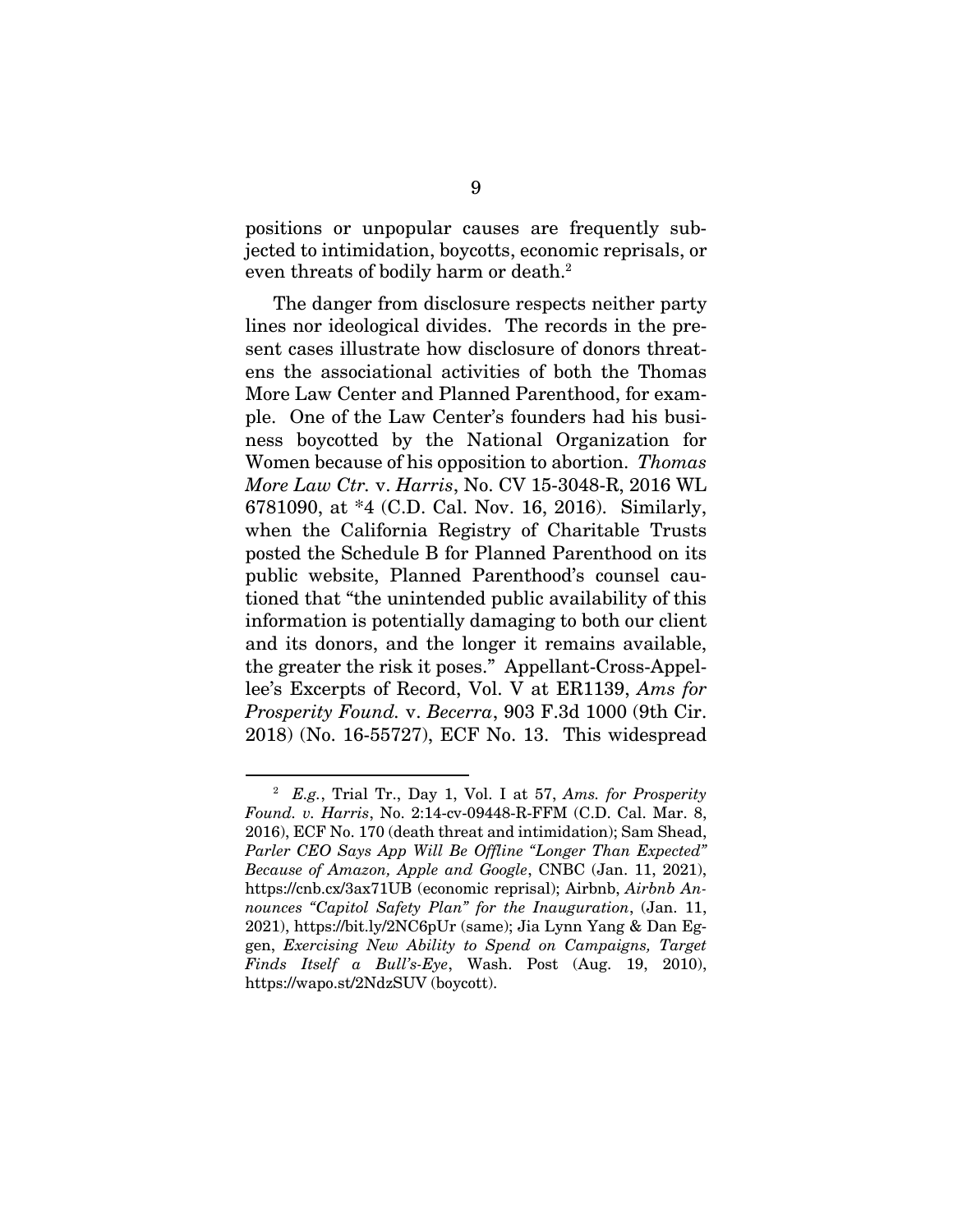harm from disclosure requirements is undoubtedly why organizations of various political stripes appeared before the Ninth Circuit in support of petitioners.3

#### **B. Compelled Disclosure Requirements Are Subject To Exacting Scrutiny.**

For decades, this Court has described First Amendment freedoms as "delicate and vulnerable" and in need of "breathing space to survive." *NAACP*  v. *Button*, 371 U.S. 415, 433 (1963). This Court has therefore subjected disclosure requirements to "the closest scrutiny," *Patterson*, 357 U.S. at 461, or, by another name, "exacting scrutiny," *Buckley*, 424 U.S. at 64.

Under this rigorous standard, the government must first prove that its disclosure requirement furthers a "sufficiently important interest" commensurate with "the burden that [it] place[s] on individual rights." *Buckley*, 424 U.S. at 25, 68; *see, e.g.*, *Brown*, 459 U.S. at 92; *Gibson*, 372 U.S. at 546; *Bates*, 361 U.S. at 524; *Patterson*, 357 U.S. at 463. To make this showing, the government must prove that "the strength of the governmental interest . . . reflect[s] the seriousness of the actual burden on First Amendment rights." *Davis* v. *FEC*, 554 U.S. 724, 744 (2008); *accord Buckley*, 424 U.S. at 68, 71. Second, the government must demonstrate that its disclosure requirement is substantially related to its asserted interest, *e.g.*, *Doe* v. *Reed*, 561 U.S. 186, 196 (2010); *Citizens United*, 558 U.S. at 366–67; *Brown*, 459 U.S. at 92, or in other words, is "closely drawn to avoid unnecessary

 $\overline{a}$ <sup>3</sup> Amici curiae before the Ninth Circuit included the NAACP Legal Defense and Educational Fund, Inc., the Campaign Legal Center, the Cato Institute, and the Pacific Legal Foundation.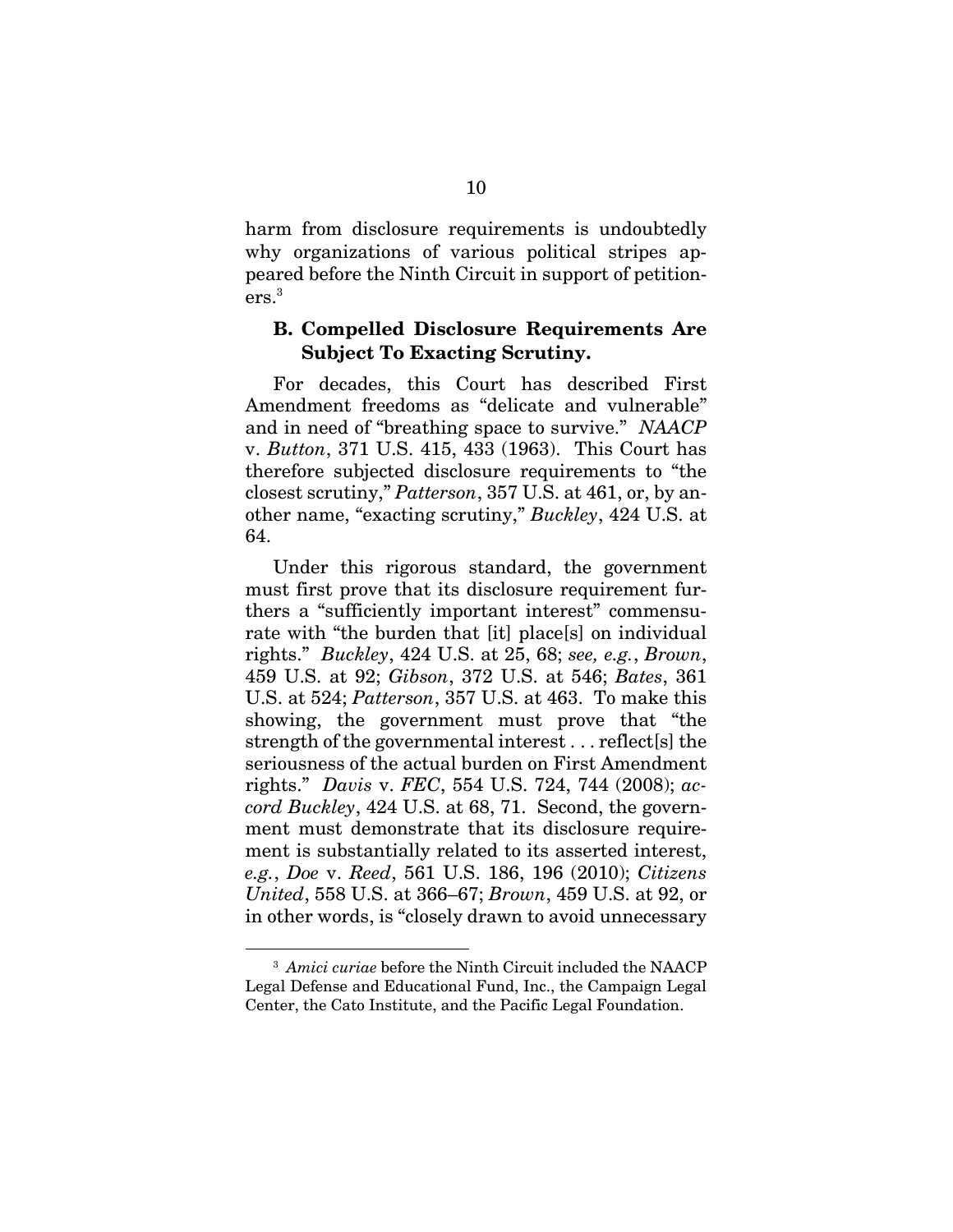abridgement of associational freedoms," *Buckley*, 424 U.S. at 25; *see, e.g.*, *McCutcheon* v. *FEC*, 572 U.S. 185, 218 (2014) (plurality); *Gremillion*, 366 U.S. at 296–97; *Shelton*, 364 U.S. at 488. Even if the government makes these showings, groups resisting disclosure may obtain as-applied exemptions from facially valid requirements by establishing "a reasonable probability that the compelled disclosure of personal information will subject them to threats, harassment, or reprisals from either Government officials or private parties." *Reed*, 561 U.S. at 200 (alterations omitted) (quoting *Buckley*, 424 U.S. at 74); *see, e.g.*, *Citizens United*, 558 U.S. at 370.

With respect to the burden on associational rights considered at the first step of exacting scrutiny, it is evident "that compelled disclosure of affiliation with groups engaged in advocacy may constitute a[n] effective . . . restraint on freedom of association." *Patterson*, 357 U.S. at 462. Such a restraint may take various forms. For example, this Court has held that "not insignificant burdens" on associational rights include the concern that "public disclosure . . . will deter some individuals who otherwise might contribute" and the mere possibility that disclosure of donors could "expose contributors to harassment or retaliation." *Buckley*, 424 U.S. at 68. Likewise, this Court recognized in *Shelton* that an Arkansas statute requiring every teacher to disclose every organization to which he belonged or regularly contributed infringed on the teacher's associational rights because of "the pressure" imposed "to avoid any ties which might displease those who control his professional destiny." 364 U.S. at 486. The burden on associational freedoms is especially onerous where disclosure would expose members or donors to "economic reprisal, loss of employment, threat of physical coercion, and other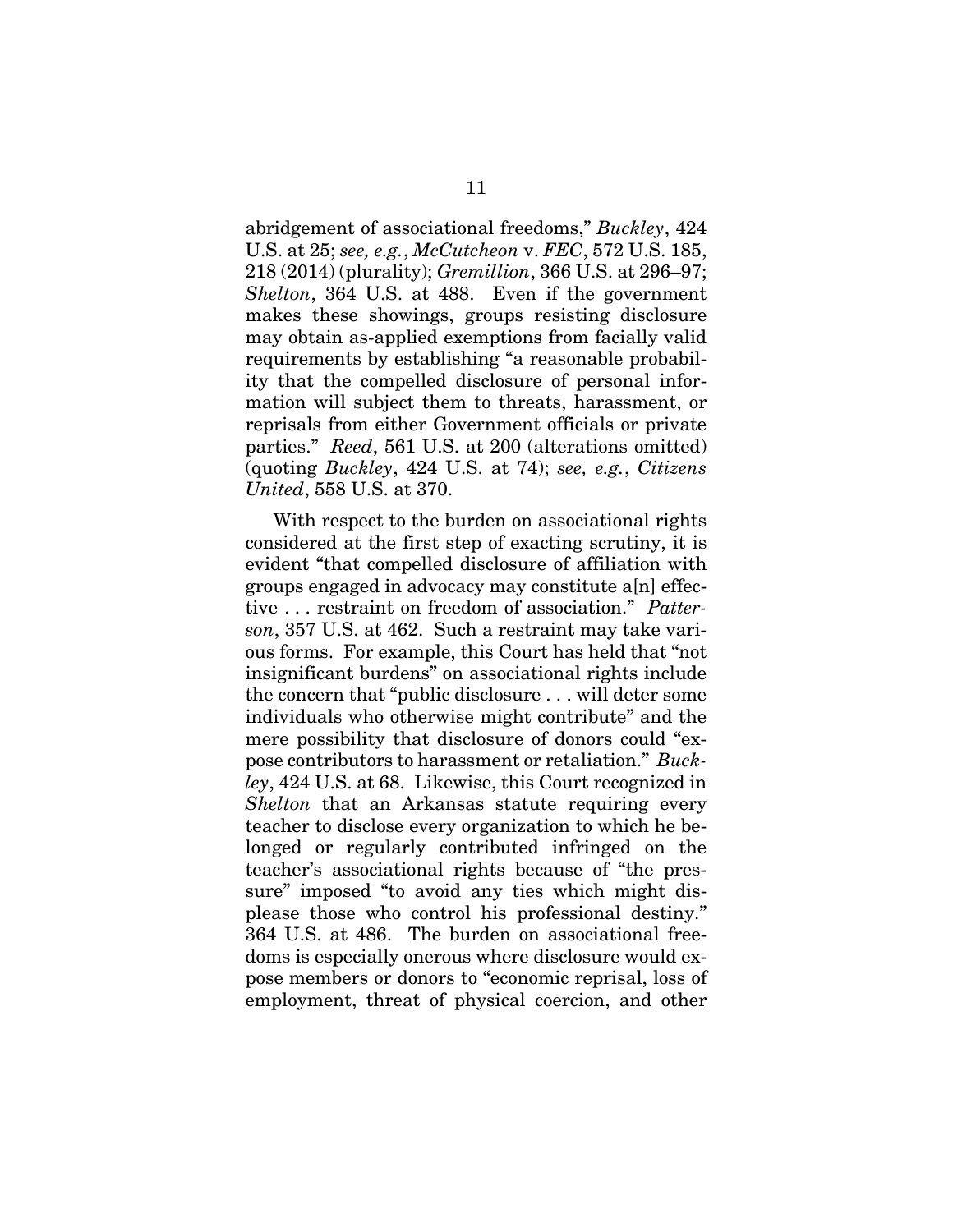manifestations of public hostility." *Patterson*, 357 U.S. at 462. Whatever the nature of the imposition on associational rights, the strength of the government's interest in disclosure must be sufficient to justify the weight of the burden. *E.g.*, *Davis*, 554 U.S. at 744; *Buckley*, 424 U.S. at 68, 71.4 

To satisfy exacting scrutiny's second requirement that the means must be "closely drawn," *Buckley*, 424 U.S. at 25, the government must prove that it "employs not necessarily the least restrictive means but a means narrowly tailored to achieve the desired objective," *McCutcheon*, 572 U.S. at 218 (alteration and citation omitted). A "broad[]" imposition on associational rights is not closely tailored if "the end can be more narrowly achieved." *Shelton*, 364 U.S. at 488. "[E]ven when pursuing a legitimate interest, a State may not choose means that unnecessarily restrict constitutionally protected liberty." *Kusper* v. *Pontikes*, 414 U.S. 51, 58–59 (1973).

Many disclosure requirements have failed exacting scrutiny. This Court has held unconstitutional a state attorney general's demand for the names of members of the NAACP where the disclosure had no "substantial bearing" on the State's asserted interest in enforcing its foreign corporation registration statute. *Patterson*, 357 U.S. at 464–66. It has deemed

 $\overline{a}$  *See also Perry* v. *Schwarzenegger*, 591 F.3d 1126, 1141 (9th Cir. 2009) (observing that disclosure of internal campaign communications for the California Proposition 8 campaign could have a "deterrent effect" on the protected activity of "participation in campaigns" and thus infringed the freedom of association); *AFL-CIO* v. *FEC*, 333 F.3d 168, 176 (D.C. Cir. 2003) (finding a burden on the constitutional right to association where the groups resisting disclosure asserted that disclosure would "make it more difficult for the organizations to recruit future personnel").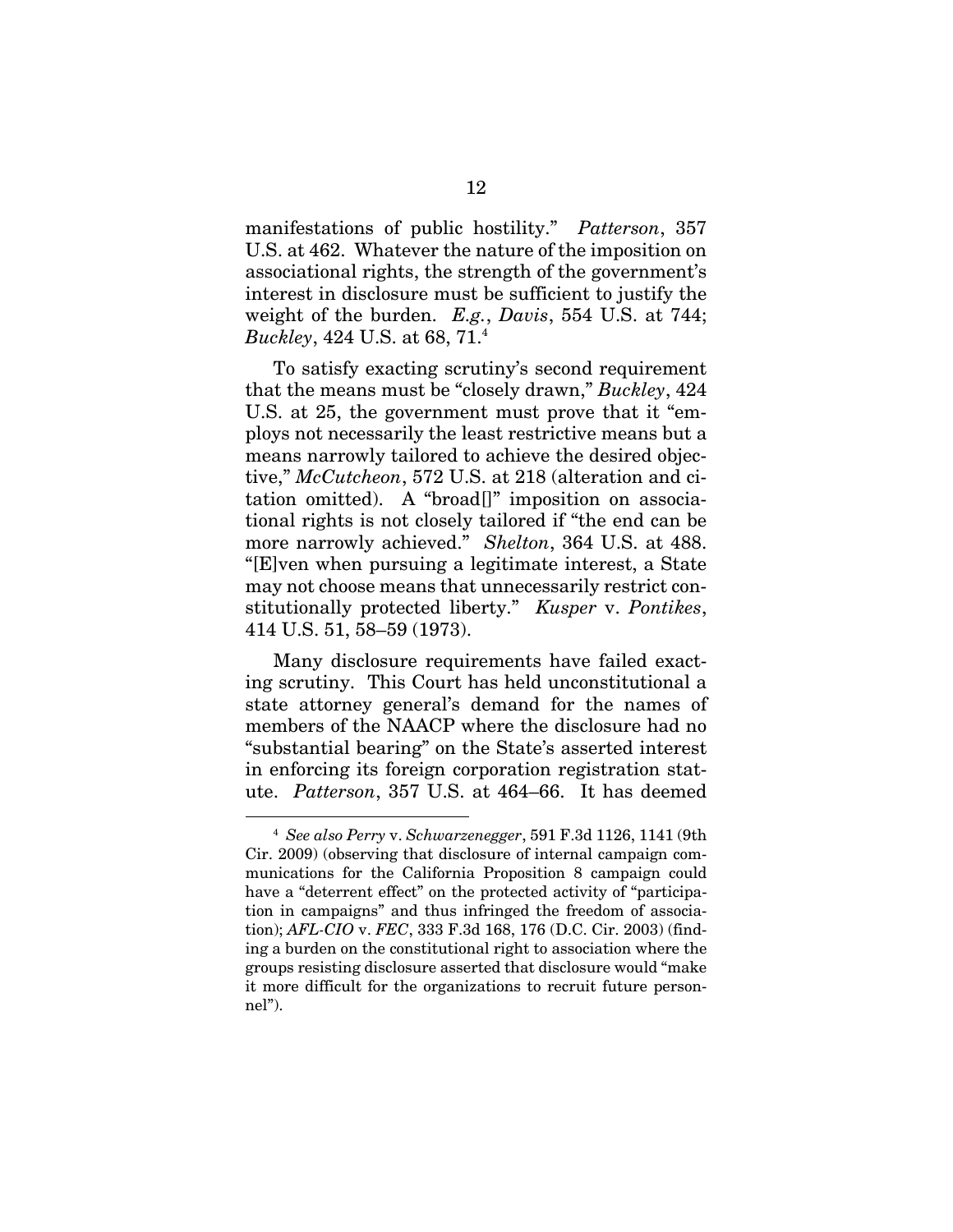invalid a city ordinance demanding the names of organizations' members and contributors for purposes of occupational license taxes where the city failed to show any relation between disclosure and a "controlling justification." *Bates*, 361 U.S. at 525, 527. And it has held unconstitutional a requirement compelling teachers to disclose their associational memberships as a condition of employment because the "completely unlimited" disclosure had "no possible bearing upon" the State's interest in ensuring teacher competence. *Shelton*, 364 U.S. at 488.

In sum, more than sixty years of precedent has taught that where the government burdens the freedom of association, the First Amendment demands "precision of regulation." *In re Primus*, 436 U.S. 412, 432 (1978) (quoting *Button*, 371 U.S. at 438) (alteration omitted). "[T]he strength of the governmental interest must reflect the seriousness of the actual burden on First Amendment rights," *Davis*, 554 U.S. at 744, and even a "legitimate and substantial" governmental purpose "cannot be pursued by means that broadly stifle fundamental personal liberties when the end can be more narrowly achieved," *Shelton*, 364 U.S. at 488.

#### **C. The Ninth Circuit Misapplied This Court's Exacting Scrutiny Standard.**

The Ninth Circuit departed from this Court's wellestablished framework for analyzing compelled disclosure requirements in at least two ways. First, the Ninth Circuit misapplied the substantive content of this Court's exacting scrutiny standard by failing to require the Attorney General to show that his disclosure requirement was "closely drawn to avoid unnec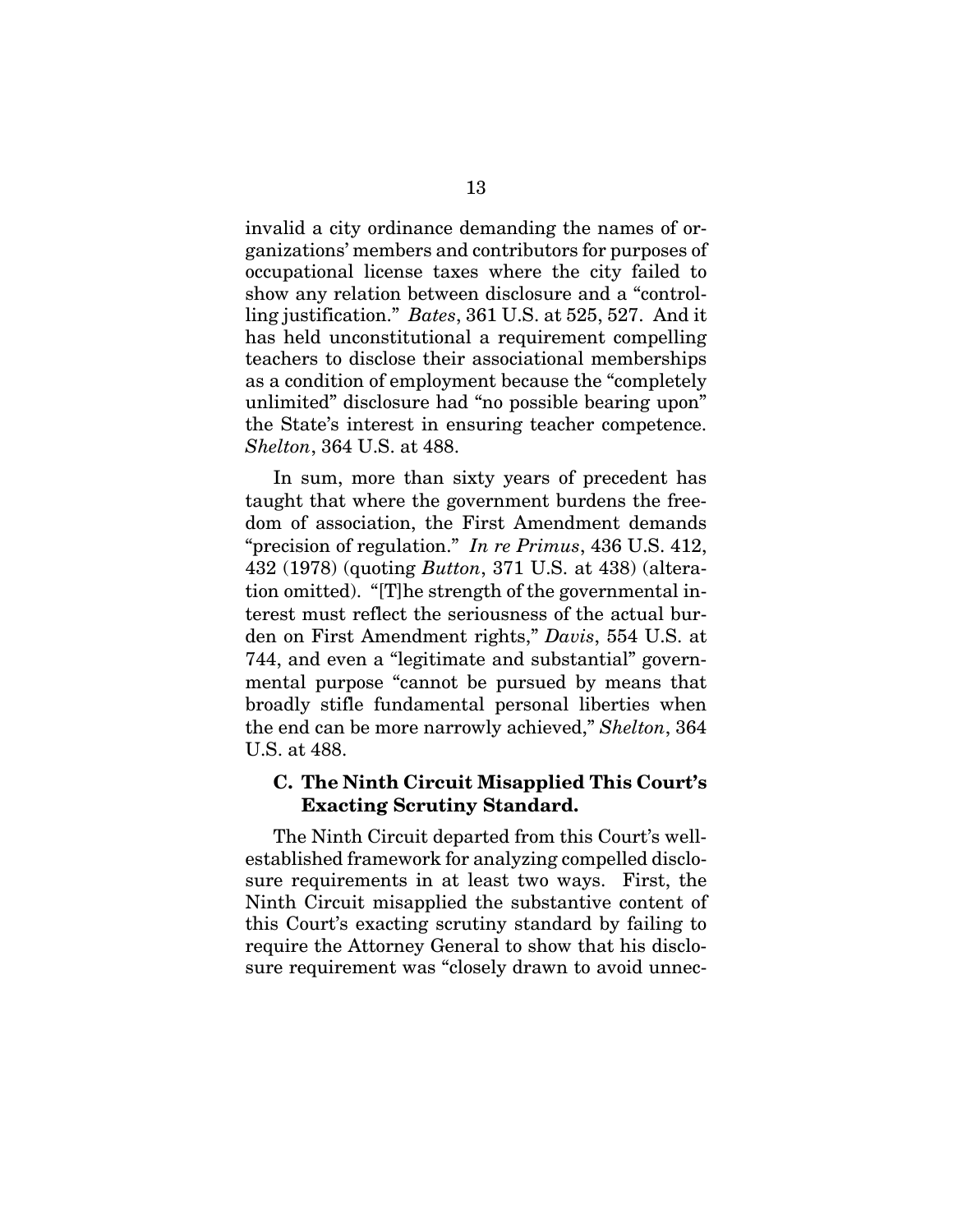essary abridgement of associational freedoms." *Buckley*, 424 U.S. at 25. Second, the Ninth Circuit held petitioners to an excessively demanding standard of proof for as-applied exemptions.

To start, the Ninth Circuit erred in applying this Court's formulation of the exacting scrutiny standard by failing to require the Attorney General to show that his disclosure requirement was closely tailored, i.e., that it did not impinge upon associational freedoms in a substantially more burdensome manner than is necessary to advance the asserted governmental interest. Instead of enforcing that narrow tailoring requirement in accordance with this Court's cases, the panel found it sufficient that the disclosure requirement "clearly further[ed]" the State's interest, thereby justifying the burden imposed. Pet. App. at 22a, 39a (No. 19-251) (citation omitted).

Exacting scrutiny does not "require the state to choose the least restrictive means of accomplishing its purposes." Pet. App. at 16a (No. 19-251). But it does require "a means narrowly tailored to achieve the desired objective," *McCutcheon*, 572 U.S. at 218 (quoting *Bd. of Trs. of State Univ. of N.Y.* v. *Fox*, 492 U.S. 469, 480 (1989))—one that "avoid[s] unnecessary abridgement of associational freedoms," *Buckley*, 424 U.S. at 25, and does not "broadly stifle fundamental personal liberties when the end can be more narrowly achieved," *Shelton*, 364 U.S. at 488. Here, where the "evidence plainly show[ed] at least the *possibility*" that the disclosure requirement might burden associational activity, Pet. App. at 33a (No. 19-251)—and indeed where there was "ample evidence" that "donors face[d] public threats, harassment, intimidation, and retaliation," *id.* at 49a—the Ninth Circuit should have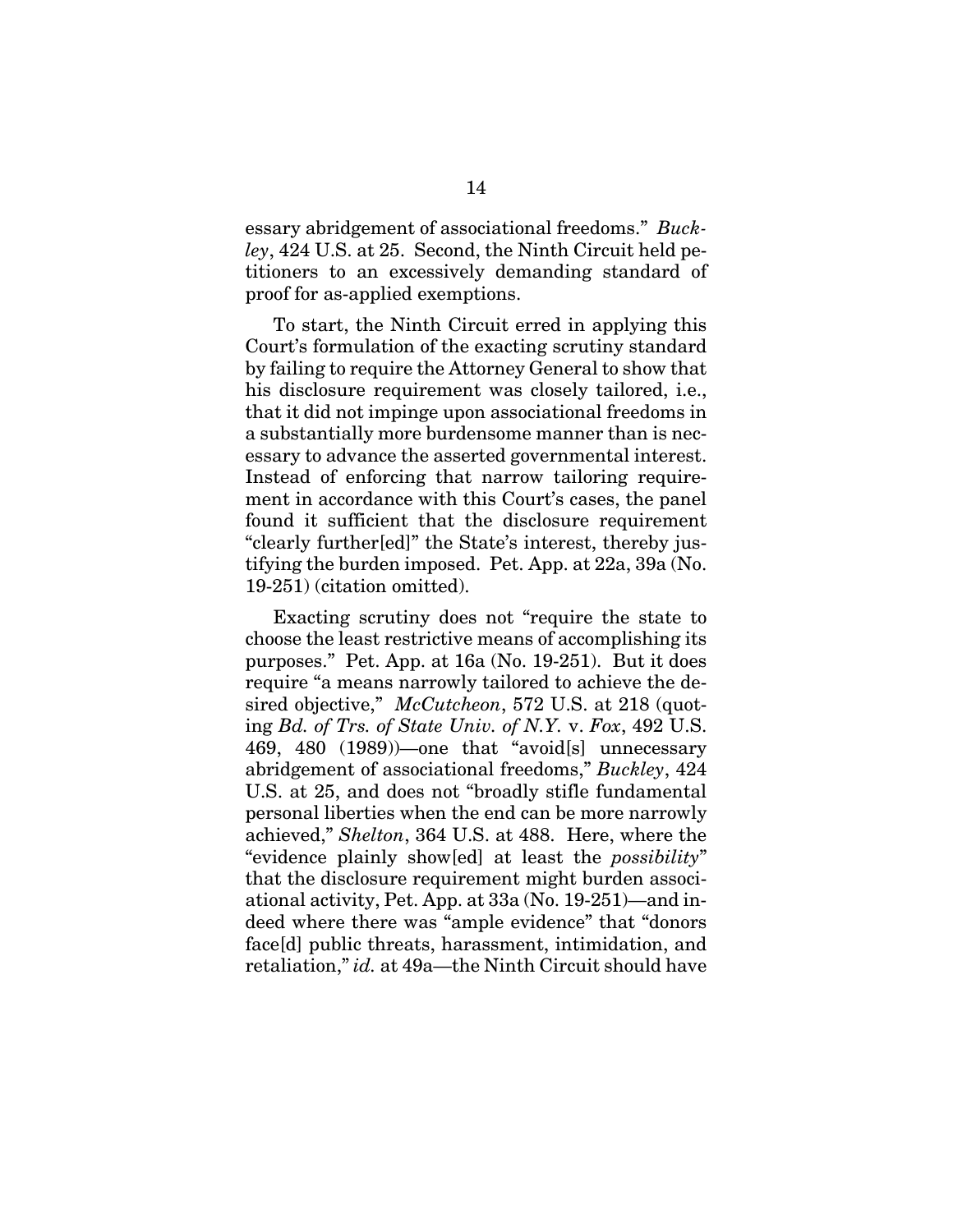required the Attorney General to prove that his compelled disclosure requirement is not "disproportionate to the [State's] interest," *McCutcheon*, 572 U.S. at 220, or a "means that unnecessarily restrict[s] constitutionally protected liberty," *Pontikes*, 414 U.S. at 59.

To the extent the Ninth Circuit relied on *Reed*, 561 U.S. at 196, in not requiring the Attorney General to show narrow tailoring, its reliance was misplaced. In *Reed*, this Court held that "public disclosure of referendum petitions in general is substantially related to the important interest of preserving the integrity of the electoral process." *Id.* at 199. The Court did not explicitly address whether the State's interest could "be more narrowly achieved." *Shelton*, 364 U.S. at 488. *Reed*, however, followed *Buckley* in upholding an election-related disclosure requirement as appropriately tailored to promote electoral transparency. *Buckley* established that "when the free functioning of our national institutions is involved" and the government seeks to "curb[] the evils of campaign ignorance and corruption" by "deter[ring] actual corruption and avoid[ing] the appearance of corruption," then disclosure of campaign contributions is in fact "the least restrictive means" of furthering the government's interests. 424 U.S. at 66–68 (quotation marks and citation omitted). Outside of this unique context of curbing election corruption, however, the government must prove that its regulation is "narrowly drawn to prevent the supposed evil." *Gremillion*, 366 U.S. at 297 (citation omitted). Because California's disclosure requirement does not curb campaign corruption, the Ninth Circuit should have required the Attorney General to satisfy narrow tailoring.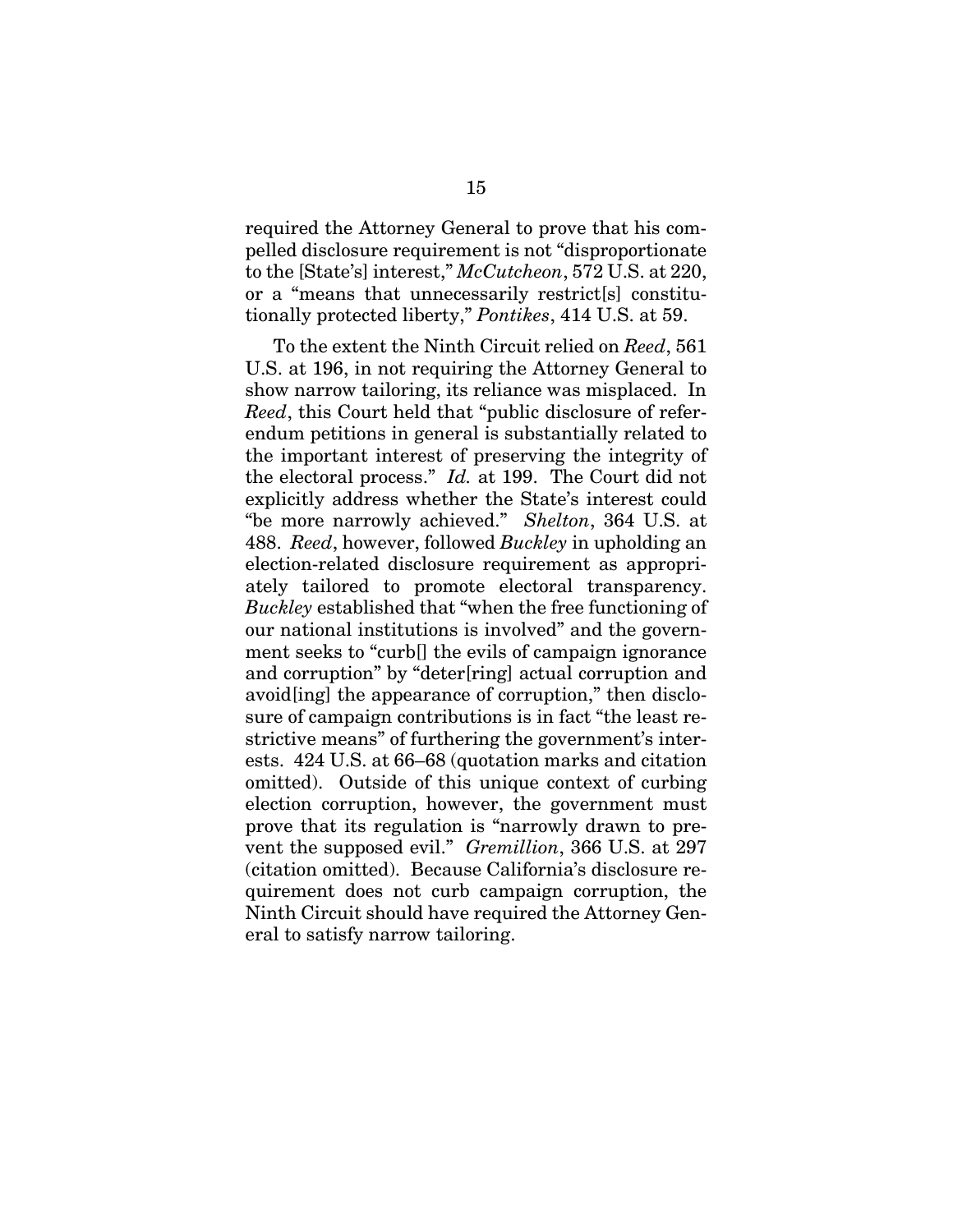Next, the Ninth Circuit compounded its error and disregarded *Buckley* by imposing an "unduly strict requirement[] of proof" for plaintiffs seeking an as-applied exemption from disclosure, instead of extending "sufficient flexibility . . . to assure a fair consideration of their claim." 424 U.S. at 74. In rejecting the district court's finding that the Attorney General's "current confidentiality policy cannot effectively avoid inadvertent disclosure," Pet. App. at 53a (No. 19-251); *see id.* at 38a–39a, the Ninth Circuit placed a nearly impossible burden on plaintiffs. Petitioners supplied evidence of what the Second Circuit separately characterized as California's "systematic incompetence" at keeping Schedule Bs confidential. *Schneiderman*, 882 F.3d at 384. For example, just a week before trial, the Thomas More Law Center's expert was able to access forty confidential Schedule Bs on the Registry of Charitable Trusts website. Supp. Excerpts of Record, at SER134, *Ams. for Prosperity Found.* v. *Becerra*, 903 F.3d 1000 (9th Cir. 2018) (No. 16-56902), ECF No. 27. Yet the Ninth Circuit would have an organization provide even more compelling evidence to show a "reasonable probability" of public disclosure and its consequences. *Buckley*, 424 U.S. at 74.

The Ninth Circuit's decision distorts the precedents that have protected the freedom of association for decades. And this error not only operates to the detriment of petitioners; it threatens to undermine constitutional protections for any organization resisting disclosure in the future. If the California Attorney General's position prevails, the government may justify an intrusion on First Amendment rights simply by asserting a general interest in efficient law enforcement and a means that will further that end in some fashion, without regard to whether the "means . . . broadly stifle[s] fundamental personal liberties when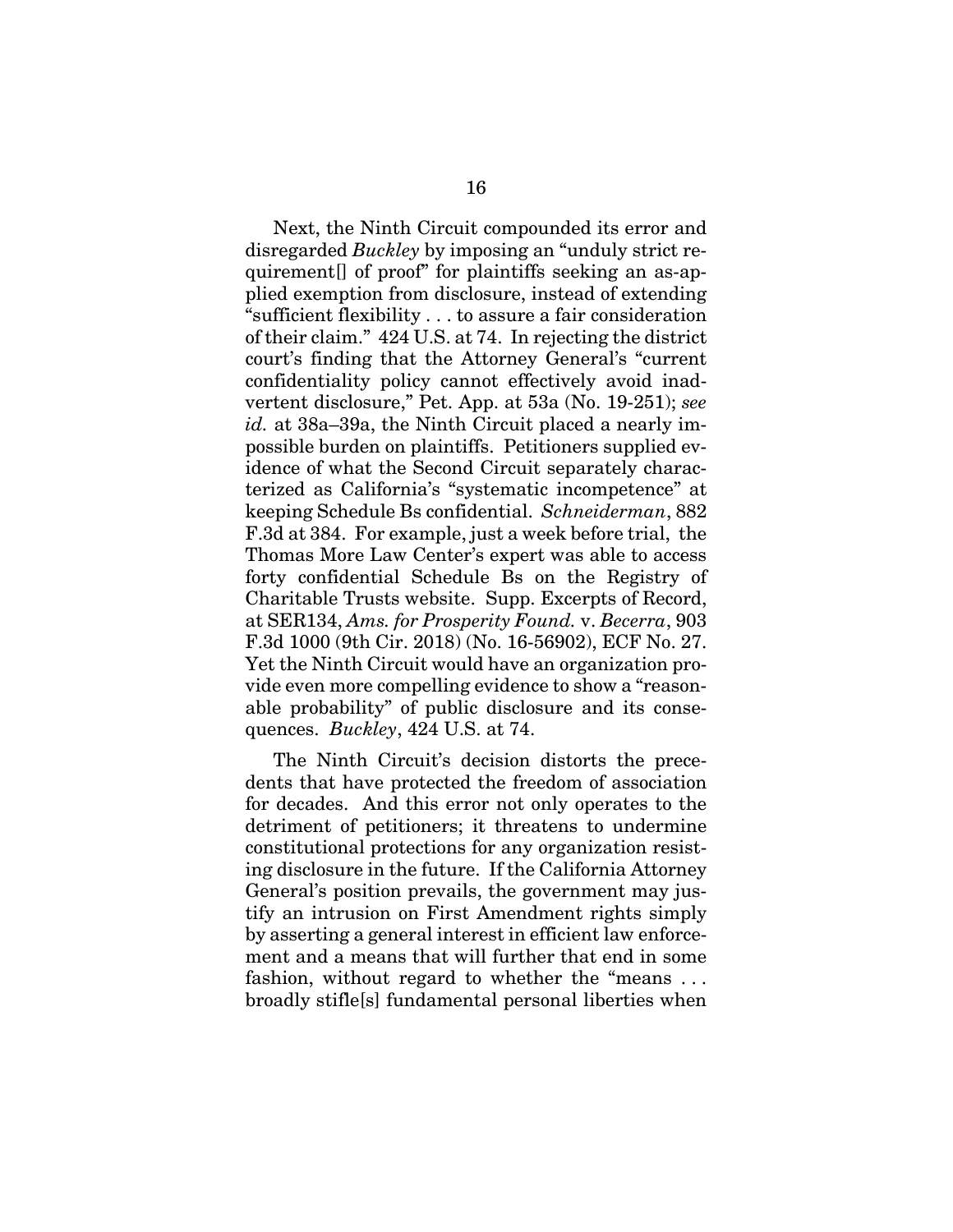the end can be more narrowly achieved." *Shelton*, 364 U.S. at 488; *see McCutcheon*, 572 U.S. at 218; *Buckley*, 424 U.S. at 25; *Pontikes*, 414 U.S. at 58–59; *Gremillion*, 366 U.S. at 296–97. Further, a plaintiff could not obtain an exemption except by proving a likelihood of future disclosure with evidence that somehow goes beyond establishing the government's unmitigated record of empty assurances and failed efforts to preserve confidentiality and the substantial risk of harm from any future breaches.

#### **II. The California Attorney General's Disclosure Requirement Fails Each Prong of Exacting Scrutiny.**

The California Attorney General's disclosure requirement fails exacting scrutiny. The Attorney General has no sufficiently important government interest to override the chill on associational rights that disclosure may impose, particularly given the Registry of Charitable Trusts' abysmal record of keeping Schedule Bs confidential. And even if he had a sufficiently important interest, mandatory disclosure from each of the 115,000 charities that are registered with his office is not a requirement closely drawn to avoid unnecessarily burdening the constitutional rights of donors across the nation.

### **A. The Attorney General's Disclosure Requirement Does Not Further A Sufficiently Important State Interest.**

The Ninth Circuit held that the Attorney General's "disclosure requirement clearly furthers the state's important government interests in preventing fraud and self-dealing in charities by making it easier to police for such fraud." Pet. App. at 22a (No. 19-251) (quotation marks, alterations, and citation omitted).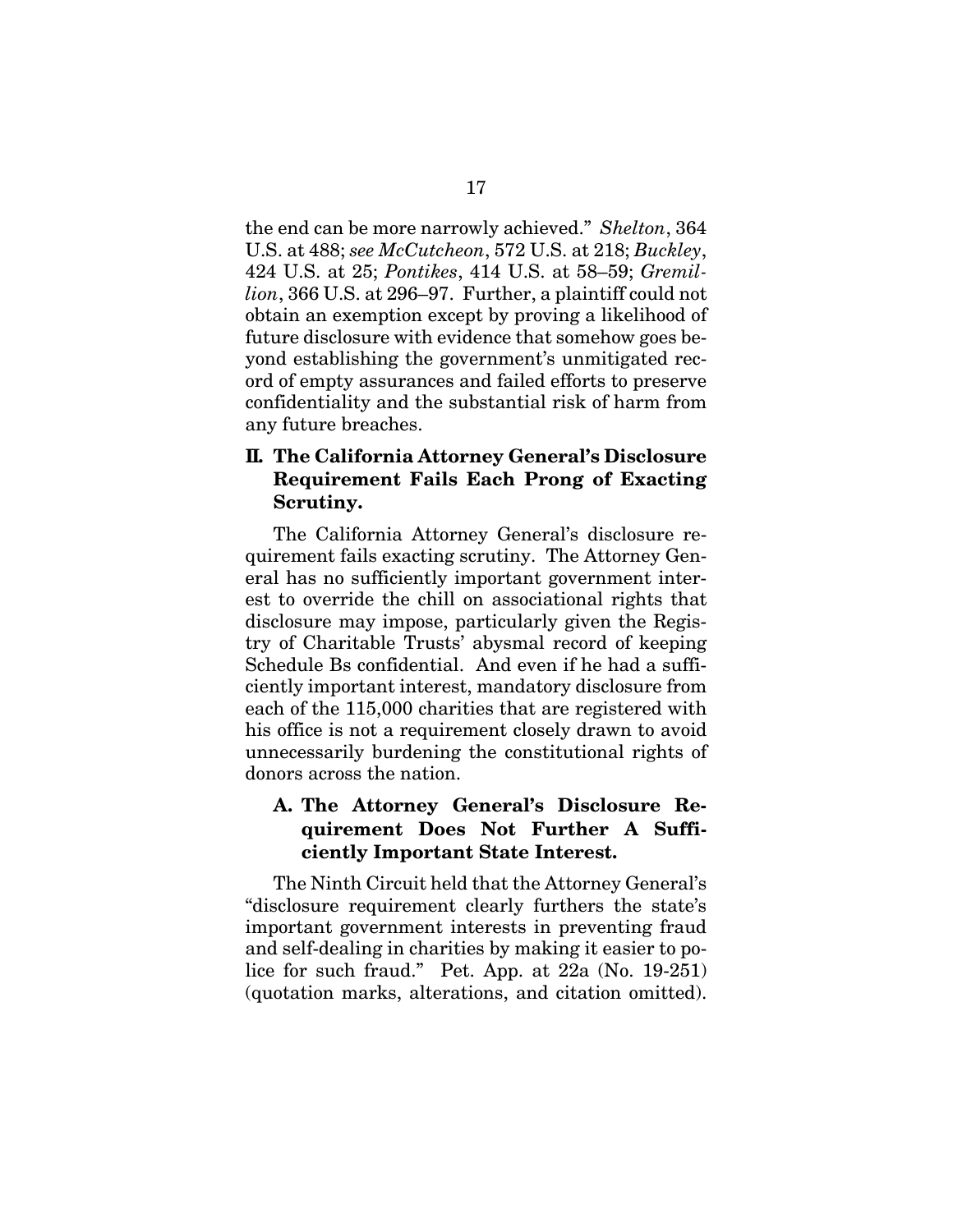"[Q]uick access to Schedule B filings increases the Attorney General's investigative efficiency and allows him to flag suspicious activity." *Id.* at 19a (quotation marks, alteration, and citation omitted). Respondent reprises that interest before this Court. *See* Brief in Opposition at 1.

States undeniably have an important interest in policing fraud and ensuring that charities comply with applicable state laws. But there are limits on how a State may further that interest. "Broad prophylactic rules in the area of free expression," in this context as in others, "are suspect." *Primus*, 436 U.S. at 432 (quoting *Button*, 371 U.S. at 438) (alteration omitted). And when it comes to restrictions on charities' abilities to collect donations, this Court consistently has found unconstitutional "prophylactic statutes designed to combat fraud." *Illinois ex rel. Madigan* v. *Tele. Assocs., Inc.*, 538 U.S. 600, 612 (2003); *see also, e.g.*, *Sec'y of State of Md.* v. *Joseph H. Munson Co.*, 467 U.S. 947 (1984); *Vill. of Schaumburg*, 444 U.S. 620.

This Court's refusal to condone intrusions on expressive freedom based on a State's generalized interest in efficient law enforcement is well founded. Any state agency tasked with executing or administering state laws could require the compilation of any number of otherwise protected details under the guise of efficiency. *Cf. Patterson*, 357 U.S. at 464 (finding the State's asserted interest in "determin[ing] whether petitioner was conducting intrastate business in violation of the Alabama foreign corporation registration statute" insufficient to justify the burden imposed by compelled disclosure of membership lists). The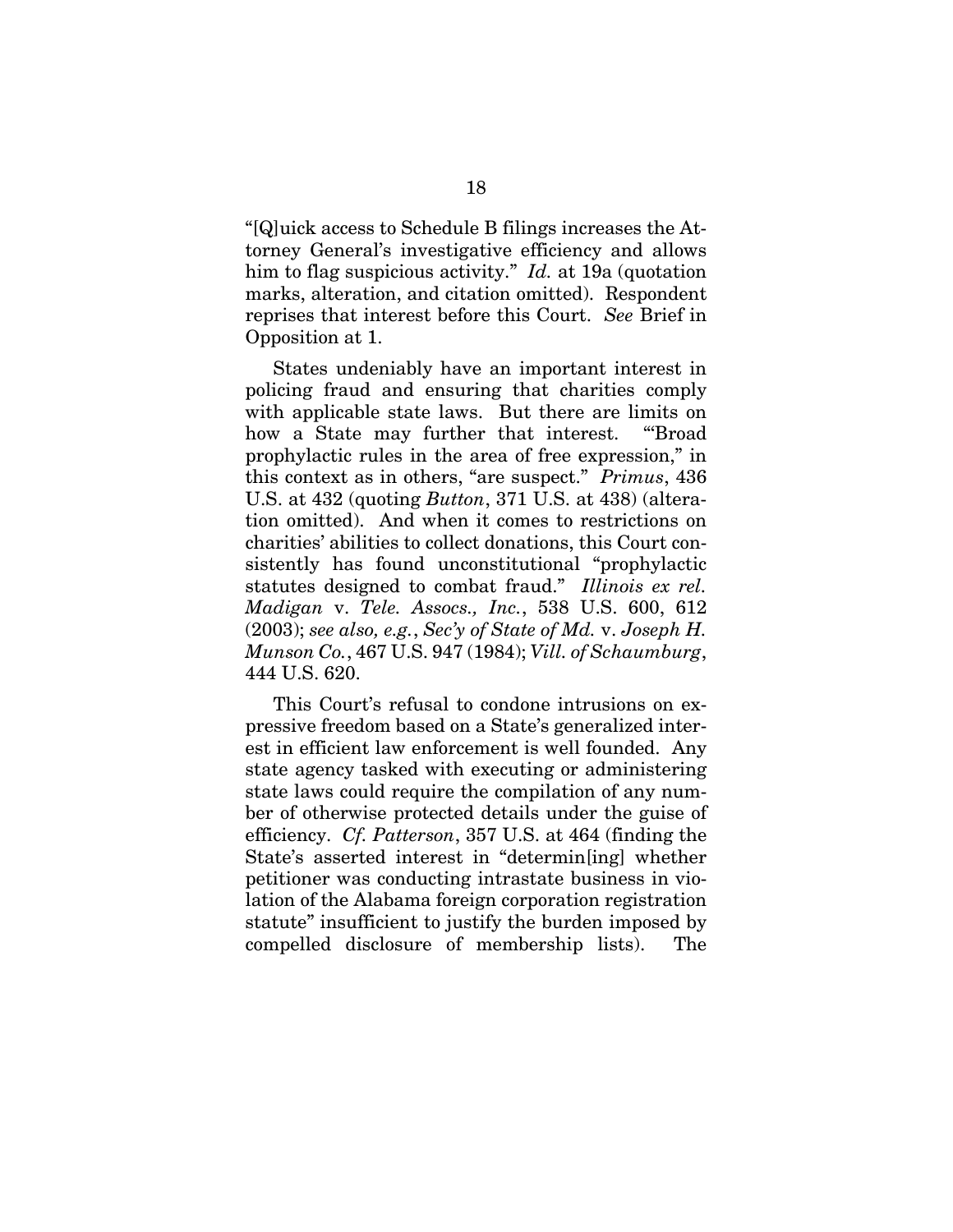State's interest in disclosure must therefore be important enough to justify the burden imposed by a broad, prophylactic disclosure requirement.

Here, the Attorney General's interest in obtaining Schedule Bs is not sufficiently weighty to justify burdening the associational rights of every charity registered with his State. The record establishes that the Attorney General rarely employs Schedule Bs either in daily operations or during investigations. For example, the Americans for Prosperity Foundation registered with the Attorney General's office for ten years before learning that a registration was incomplete for lack of a Schedule B. Pet. App. at 44a (No. 19-251). "The only logical explanation for why AFP's 'lack of compliance' went unnoticed for over a decade," the district court explained, "is that the Attorney General does not use the Schedule B in its day-to-day business." *Id.* at 45a.

The evidence also shows that Schedule Bs do not play a significant role in the Attorney General's law enforcement efforts. To the contrary, the record "lacks even a single, concrete instance in which pre-investigation collection of a Schedule B did anything to advance the Attorney General's investigative, regulatory, or enforcement efforts." Pet. App. at 47a (No. 19- 251). Indeed, over a ten year period, only five out of 540 investigations "involved the use of a Schedule B." *Id.* at 45a. And as to those five investigations, "the relevant information . . . could have been obtained from other sources." *Id.*

In short, given the Attorney General's lack of reliance on Schedule Bs, he has not "demonstrated an interest in obtaining the disclosures . . . which is sufficient to justify the deterrent effect" on associational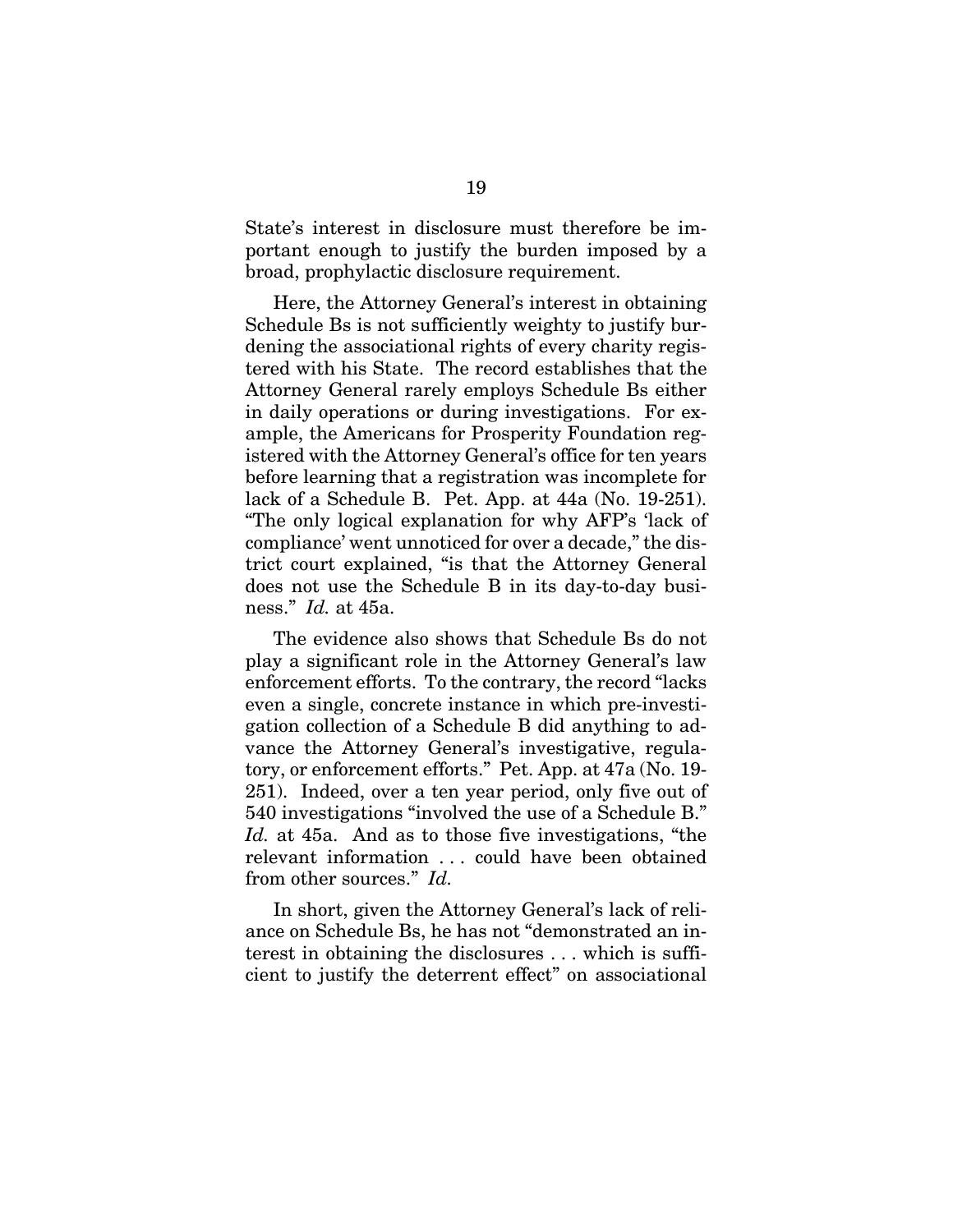rights. *Patterson*, 357 U.S. at 463. His compelled disclosure requirement does not "ha[ve] a substantial bearing" on his asserted interest in efficient and effective law enforcement, *id.* at 464, and he has therefore failed to show an interest "sufficient to justify . . . the burden that [disclosure] place[s] on individual rights," *Buckley*, 424 U.S. at 68; *accord Patterson*, 357 U.S. at 465.

### **B. The Attorney General's Disclosure Requirement Is Not Tailored To Avoid Unnecessarily Burdening Associational Freedoms.**

Additionally, the Attorney General's disclosure requirement is not closely drawn to avoid unnecessarily trampling First Amendment rights.

*First*, the disclosure requirement is not closely drawn because the Attorney General has other tools at his disposal to combat unlawful charitable activity, including audits, subpoenas, or requesting Schedule Bs on an as-needed basis. The records in these cases indicate that his office has long employed other tools in audits and investigations. *See* Pet. App. at 45a (No. 19-251). In fact, one of "the Attorney General's investigators" "admitted that he successfully audited charities for years before the Schedule B even existed" and "found wrongdoing without the use of Schedule Bs." Id. at 47a. That admission is not surprising, because forty-seven other States and the District of Columbia successfully monitor charities without indiscriminately mandating disclosure of Schedule Bs. Those jurisdictions instead employ "traditional methods like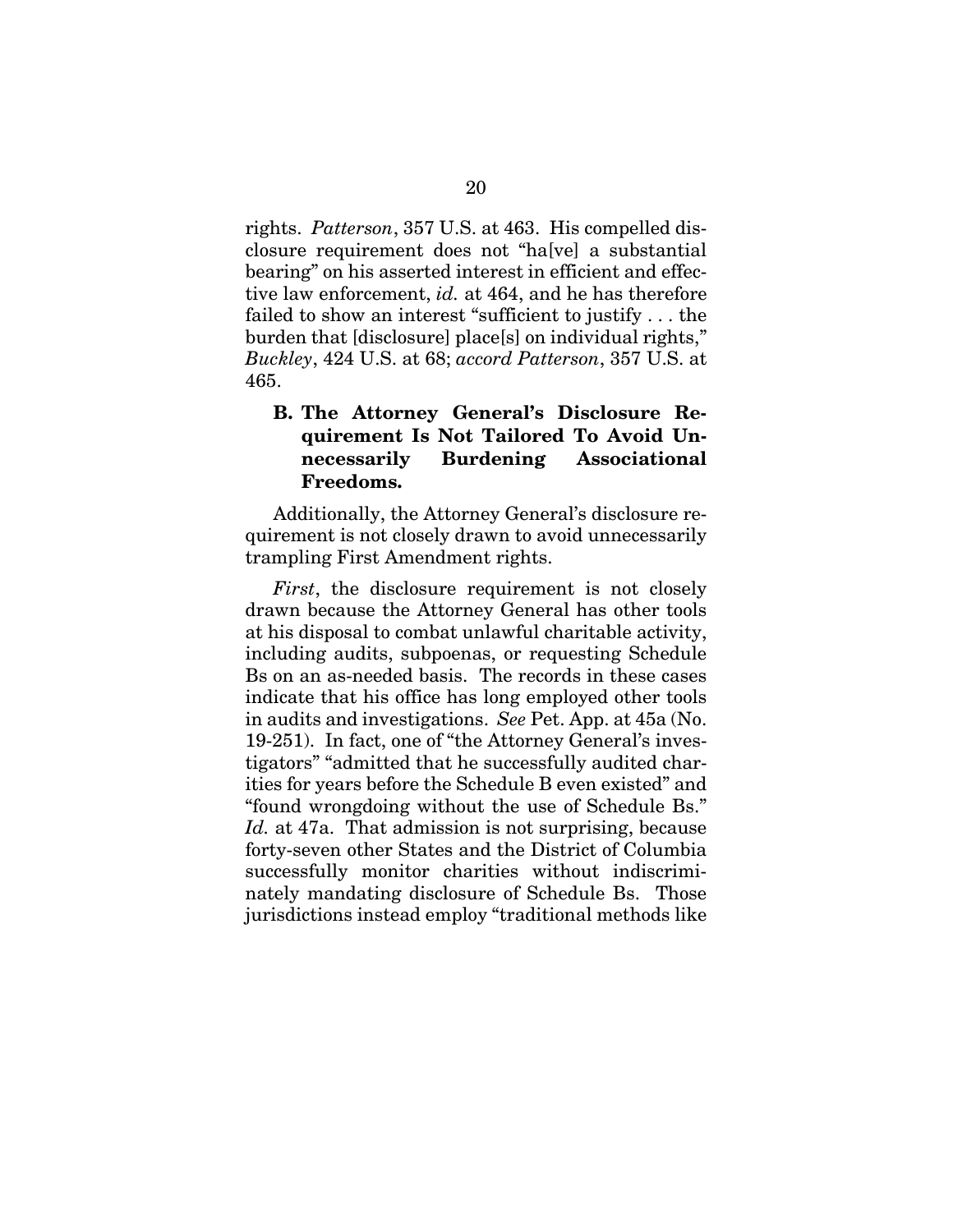compliance audits and subpoenaing donor information after developing a particularized suspicion of  ${\rm wrong doing.}$   $\scriptstyle r_5$ 

The Ninth Circuit asserted that "nothing in the substantial relation test requires [the Attorney General] to forgo the most efficient and effective" means of furthering his ends. Pet. App. at 23a (No. 19-251). But that is simply not true where, as here, the chosen means are vastly broader in their adverse impact but not meaningfully more effective—than alternatives that would eliminate nearly all of the challenged burden on associational interests. Indeed, this Court has "reaffirm[ed] simply and emphatically that the First Amendment does not permit the State to sacrifice speech for efficiency," *Riley* v. *Nat'l Fed'n of the Blind of N.C., Inc.*, 487 U.S. 781, 795 (1988), where its method involves "unnecessary abridgement of associational freedoms," *Buckley*, 424 U.S. at 25.

The Attorney General is therefore mistaken in asserting that he does not need to employ the same tools as other States. Brief in Opposition at 23–24. "In the First Amendment context, fit matters," *McCutcheon*, 572 U.S. at 218, and methods that comparably advance the State's interests while dramatically reducing the burdens on associational rights are required, *id.* at 221–23. *McCutcheon* is illustrative. There, this Court invalidated an aggregate limit on the number of candidates and committees a donor could support, because "the indiscriminate ban" was "disproportion-

 <sup>5</sup> <sup>5</sup> Brief for the States of Arizona, Alabama, Arkansas, Georgia, Indiana, Kansas, Louisiana, Oklahoma, South Carolina, Tennessee, Texas, Utah, and West Virginia, and Governor Phil Bryant of the State of Mississippi, as *Amici Curiae* in Support of Petitioner at 8 (No. 19-251); *see id.* at 5–8.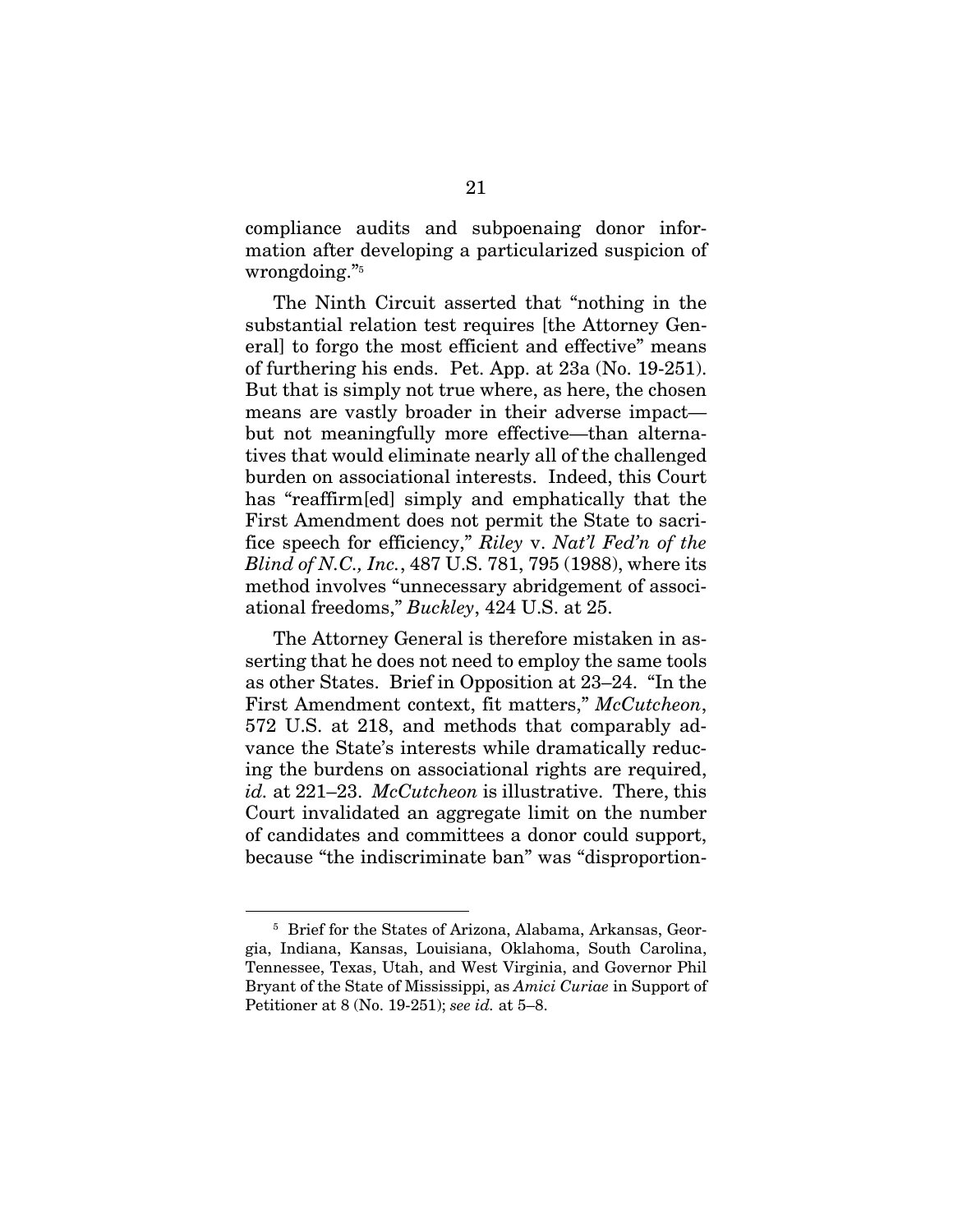ate to the Government's interest." *Id.* at 220. Although the ban was certainly an effective and efficient means of furthering the government's anticircumvention interest, this Court required Congress to pursue its interest through an "appropriately tailored" means that would "avoid[] 'unnecessary abridgment' of First Amendment rights." *Id.* at 220–21 (quoting *Buckley*, 424 U.S. at 25). And it did not matter that an alternative method might not be as effective: Even if an alternative means was not "a perfect substitute" for the challenged ban, this Court found it sufficient that it would "mitigate" the problem that Congress was targeting. *Id.* at 221.

*Second*, the Attorney General's disclosure requirement is substantially broader than necessary to accomplish the asserted interest in law enforcement. The Attorney General does not require charities to disclose only the names and addresses of donors from California, nor does his disclosure requirement apply only to charities organized under California law. Rather, his disclosure requirement applies to any donor in any State, and it covers charities irrespective of whether they are organized under another State's laws. The Attorney General has not explained why his interest in enforcing California's laws extends to out-of-state contributors to out-of-state charities.

The Attorney General counters that "[t]he information collected extends no further than what organizations already must report to the IRS." Brief in Opposition at 23. But the IRS is responsible for applying federal tax laws to every tax-exempt charity, and every donor, in the country. *See infra* III.A. And even so, the IRS has begun to curtail unnecessary disclosures. It recently limited the number of tax-exempt organizations that are required to file Schedule Bs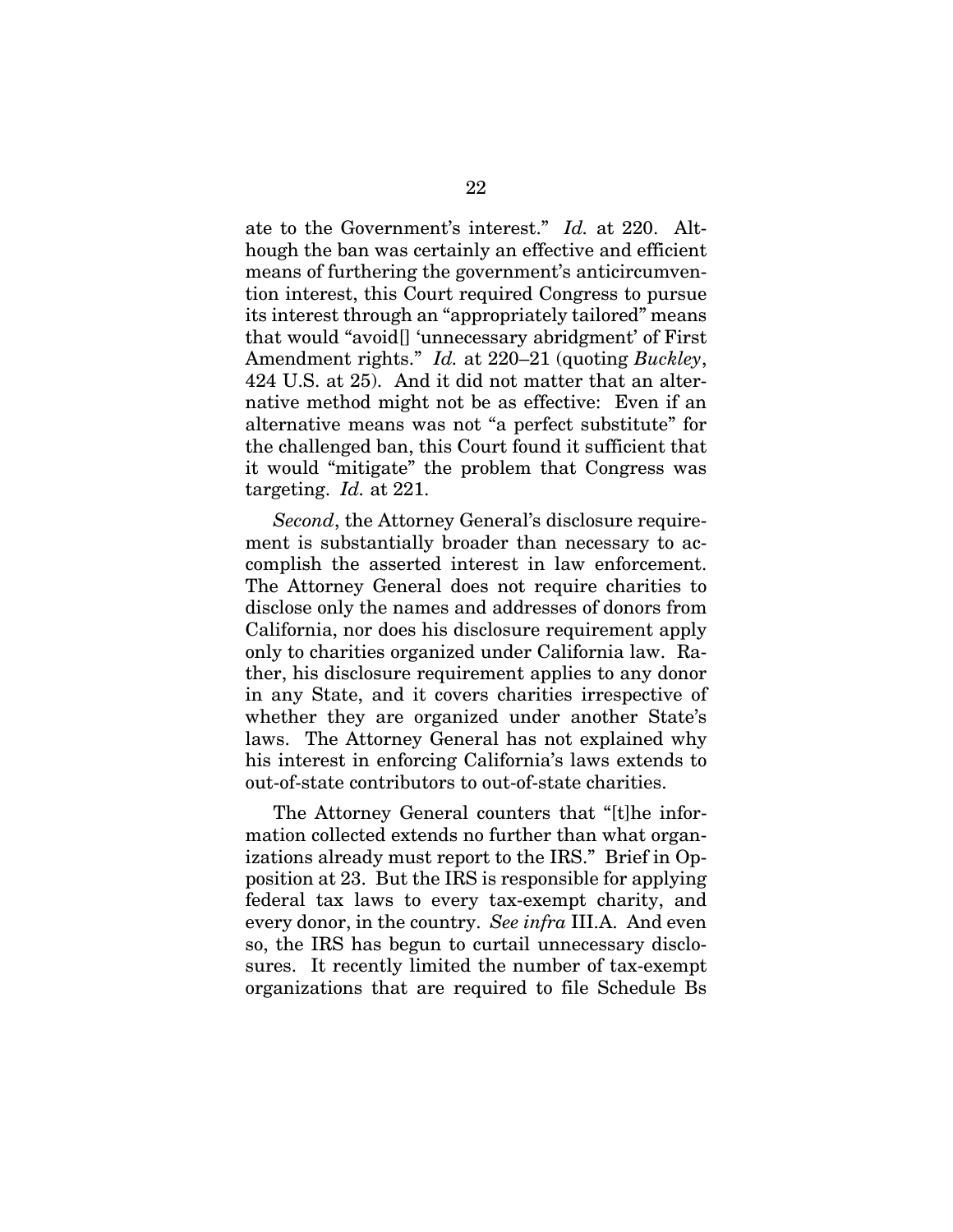and noted that it will collect Schedule Bs from many organizations only as needed.6 By contrast, the California Attorney General demands Schedule Bs from every charity soliciting donations in California, without regard to whether he needs the information to address a particular law enforcement concern.

*Finally*, the Attorney General's disclosure requirement is not closely drawn to avoid abridging more First Amendment rights than necessary, because his assurance that Schedule Bs will not be publicly disclosed is both dubious and toothless. While the IRS's Schedule B disclosure requirement makes unauthorized disclosures a felony, *see infra* III.A., California's confidentiality regulation has no bite. It imposes no penalty on unauthorized disclosure and provides merely that Schedule Bs "shall be maintained as confidential" and disclosed only in court or administrative enforcement proceedings or in response to a search warrant. Cal. Code Regs. tit. 11, § 310(b) (2016). As the district court found, "given the history of the Registry completely violating the longstanding confidentiality policy, the Attorney General's assurances that . . . the same exact policy will prevent future inadvertent disclosures rings hollow." *Thomas More Law Ctr.*, 2016 WL 6781090, at \*5 (quotation marks omitted).

At bottom, although the First Amendment requires a scalpel where possible, the California Attorney General has taken up a "blunderbuss." *Reed*, 561 U.S. at 234 (Thomas, J., dissenting) (citation omitted). As Judge Ikuta noted in her dissent from denial of en

 $\overline{6}$  *See* Guidance Under Section 6033 Regarding the Reporting Requirements of Exempt Organizations, 85 Fed. Reg. 31959, 31963 (May 28, 2020).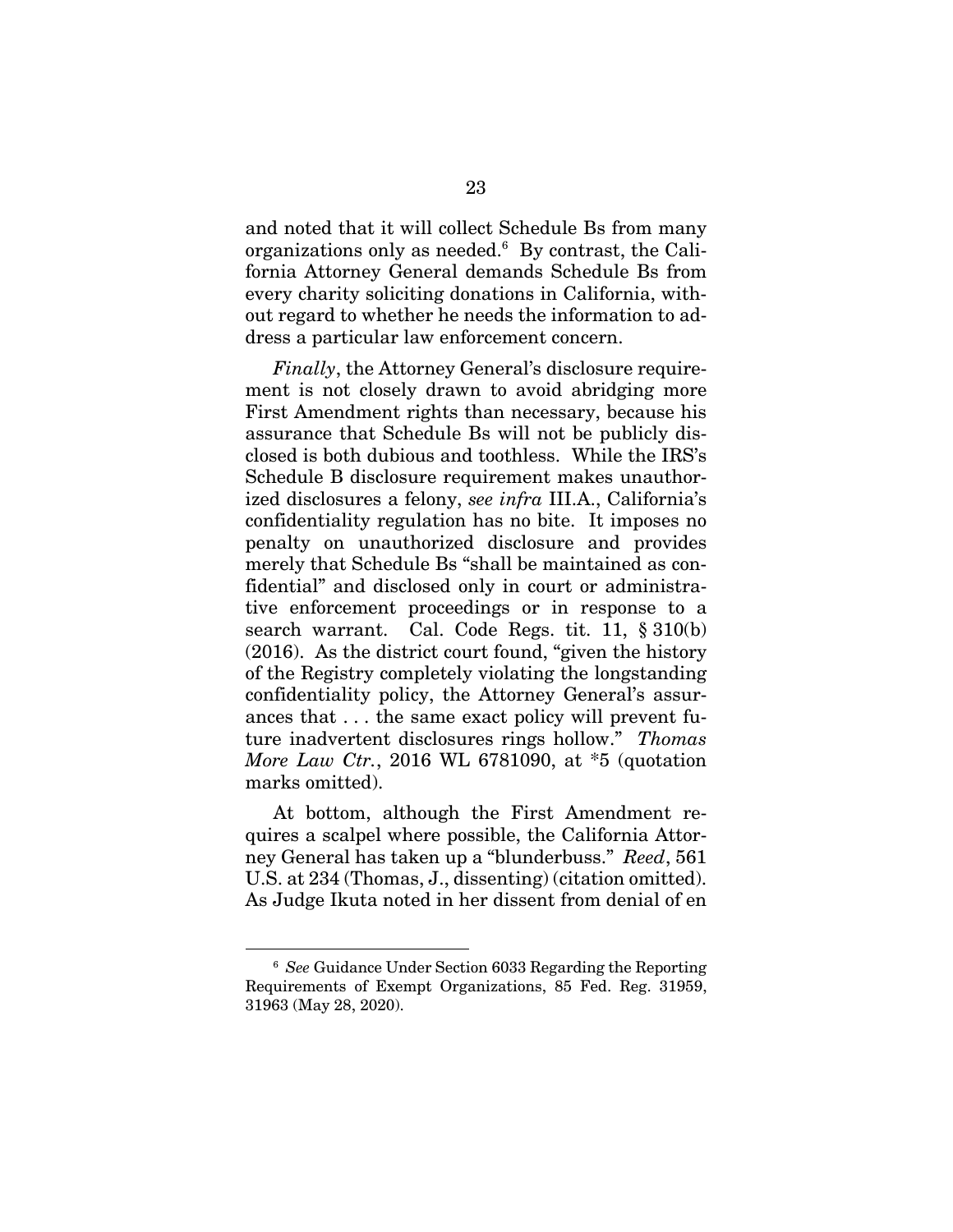banc rehearing, the Attorney General's sweeping collection of sensitive documents that "demonstrably played no role in advancing the Attorney General's law enforcement goals for the past ten years" impermissibly chills protected activity nationwide. Pet. App. at 93a (No. 19-251) (citation omitted). And his record of empty promises of confidentiality—matched with a lack of penalties for those who might expose information—means that he pursues his purpose with "means that broadly stifle fundamental personal liberties." *Shelton*, 364 U.S. at 488. This Court should correct this unconstitutional overreach, which may "subject[] citizens of this Nation to death threats, ruined careers, damaged or defaced property, or preemptive and threatening warning letters as the price for" exercising their constitutional right of association. *Citizens United*, 558 U.S. at 485 (Thomas, J., concurring in part and dissenting in part).

### **III. The Fatal Constitutional Flaws In The California Attorney General's Compelled Disclosure Regime Render It Meaningfully Distinct From The IRS's Schedule B Requirement.**

For all the foregoing reasons, the California Attorney General's disclosure requirement cannot withstand exacting scrutiny. That conclusion does not necessarily entail the invalidation of the IRS's requirement that charities must annually submit their Schedule Bs, however, because the IRS's requirement is different in constitutionally important ways. In particular, unlike the Attorney General's regulation, the Schedule B requirement is much more closely linked to the IRS's distinct, important interest in administering federal tax laws. Moreover, because Congress has imposed stringent penalties for unauthorized disclosure of Schedule Bs, the federal disclosure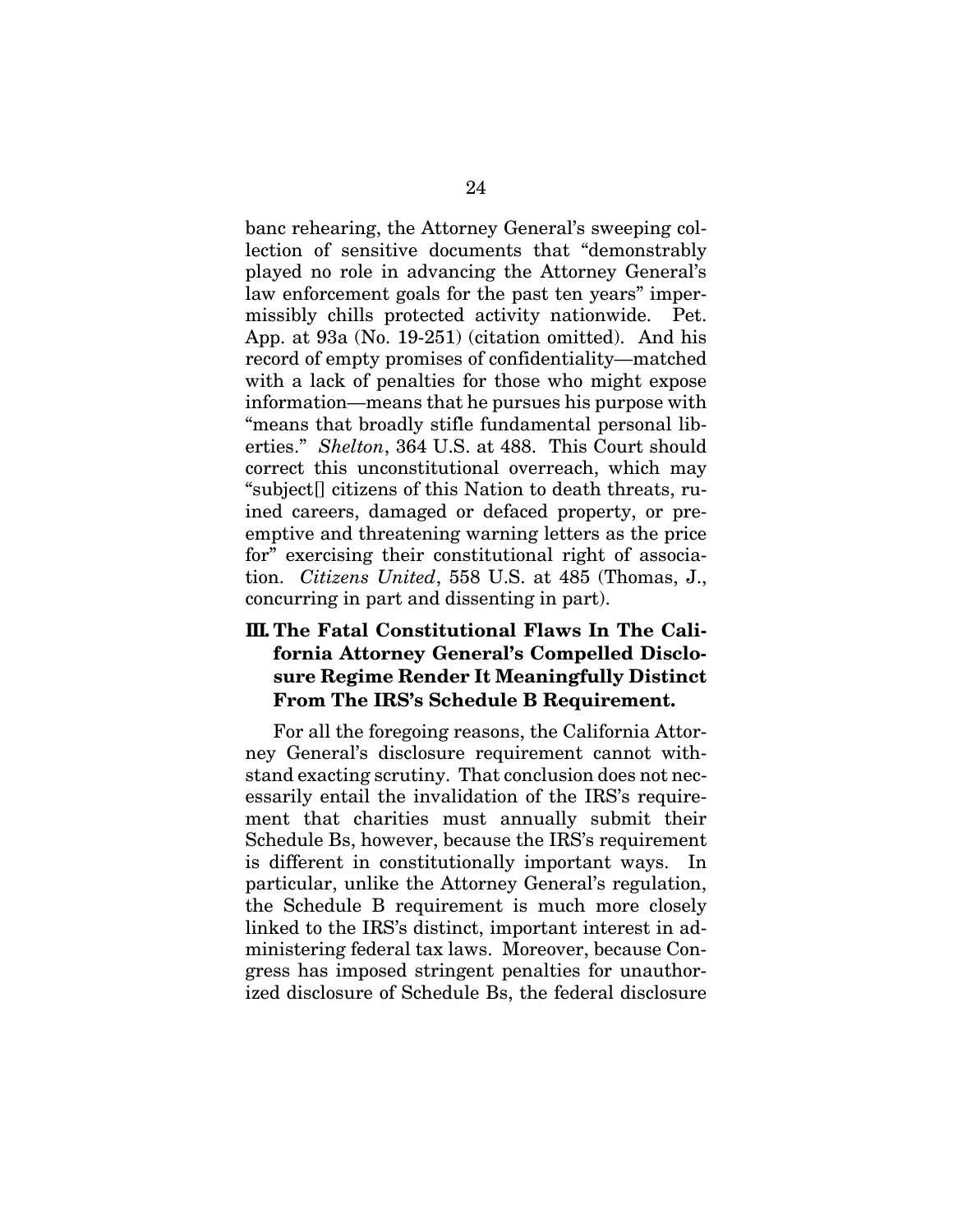requirement is less likely than California's requirement to unnecessarily abridge associational freedoms, at least in the absence of a record establishing that the IRS's record of preserving confidentiality is as spotty as California's. These factors meaningfully distinguish the IRS's disclosure demands from the California regime at issue here.

#### **A. The IRS's Schedule B Requirement May Satisfy The First Amendment.**

The IRS is required by statute to collect "the names and addresses of all substantial contributors" from most organizations enjoying tax-exempt status under section 501(c)(3) of the Internal Revenue Code. *See* 26 U.S.C. § 6033(b)(5). Unlike the California Attorney General's disclosure requirement, the IRS disclosure requirement arguably furthers important governmental interests, and the burden it imposes on First Amendment freedoms is much more closely linked to furthering those interests than is true of California's regime.7

 $\overline{a}$  At the certiorari stage, the United States argued that because the IRS's Schedule B requirement was "imposed as a condition of administering a voluntary governmental benefit program or similar administrative scheme," the government need only show that disclosure "is germane to the government's administration of that program." Brief for the United States as *Amicus Curiae* at 12–13 (Nos. 19-251 & 19-255). It based this contention on *Regan* v. *Taxation With Representation of Washington*, 461 U.S. 540 (1983), which held that the government is not obligated to extend the tax-exemption "subsidy" to activities such as lobbying that the government does not wish to subsidize. *Id*. at 546, 548–49. Whatever the merit of the *Regan* rationale, however, it has no application to the IRS's Schedule B disclosure requirement, because there is no distinct activity that the government is choosing not to subsidize but that the charity may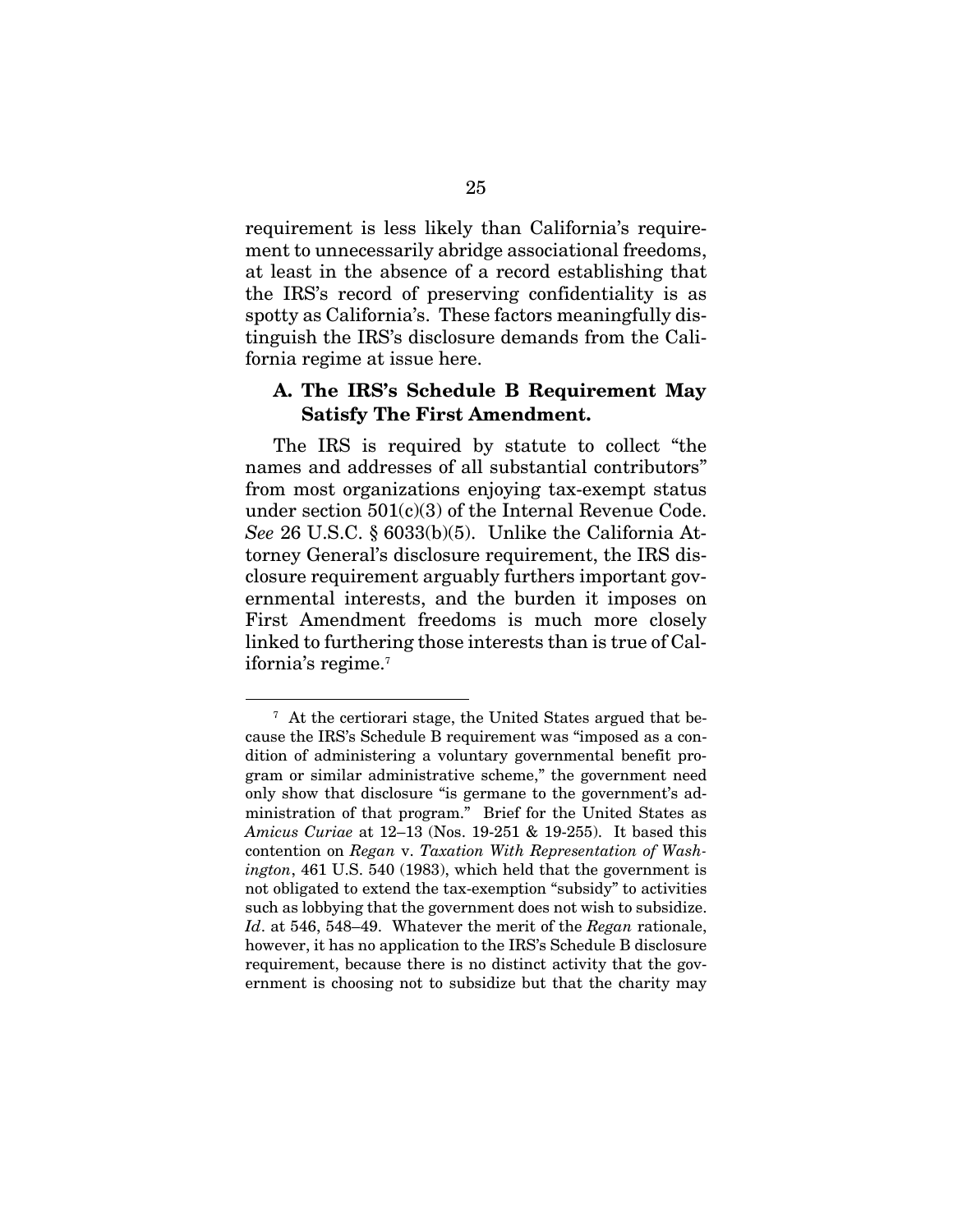First, the IRS's interest in collecting Schedule Bs is unique and compelling. "No power is more basic to the ultimate purpose and function of government than is the power to tax," and its "proper and efficient exercise . . . may sometimes entail the possibility of encroachment upon individual freedom." *Bates*, 361 U.S. at 524–25. As part of its role in implementing the federal tax system, the IRS must enforce federal laws that turn directly on the identity of substantial contributors to charitable organizations. For instance, section 4958 of Title 26 forbids "excess benefit transaction[s]" between a tax-exempt organization and a substantial contributor. 26 U.S.C. § 4958(c). This provision bars "any transaction in which an economic benefit is provided by an applicable tax-exempt organization directly or indirectly to or for the use of any disqualified person"—defined in relevant part as a substantial contributor or his family—and levies taxes on both the organization and the contributor for prohibited transactions. *Id.*  $\S$  4958(a), (c)(1), (e)(1),  $(f)(1)(A)$ –(B). Accurately administering this aspect of the federal tax regime is plainly an important government interest.

 $\overline{a}$ 

otherwise freely pursue without a subsidy. Instead, the government is simply compelling disclosure of contributor information and thereby burdening the associational rights of all charities and all major donors, regardless of the activities the charity chooses to perform. Accordingly, the IRS's Schedule B requirement, which compels disclosure of Schedule B information as a condition of granting tax-exempt status, must satisfy exacting scrutiny. It is well established that "the government may not deny a benefit to a person on a basis that infringes his constitutionally protected freedom of speech even if he has no entitlement to that benefit." *Rumsfeld* v. *Forum for Acad. & Inst. Rights, Inc.*, 547 U.S. 47, 59 (2006) (alteration omitted) (quoting *United States* v. *Am. Library Ass'n*, 539 U.S. 194, 210 (2003)).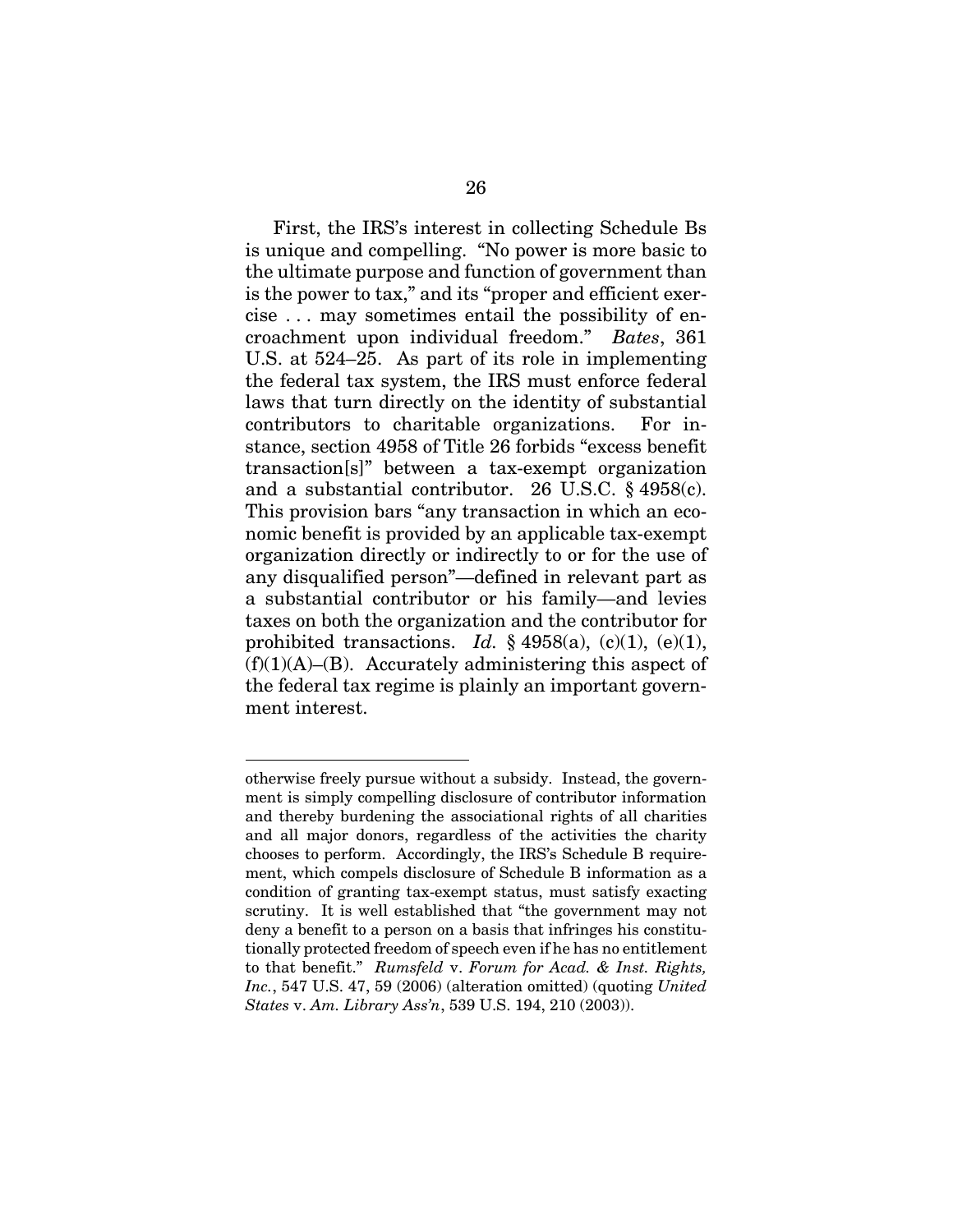Moreover, the IRS's disclosure requirement directly serves the government's interest in effective tax administration, and unlike California's regime, the burdens it imposes on associational freedoms do not sweep far more broadly than any plausible justification for the impositions. There is an obvious correlation between proper administration of the prohibited transactions statute and the information recorded in Schedule B. Accordingly, there may be a "reasonable" fit, *McCutcheon*, 572 U.S. at 218 (citation omitted), between requiring section  $501(c)(3)$  organizations to submit Schedule Bs with their annual returns and the IRS's interest in administering the prohibited transactions statute.

Finally, stringent civil and criminal penalties for unauthorized disclosure of, or even unauthorized *access* to, Schedule B information further lessen the potential burden on First Amendment activity. By statute, the IRS is expressly forbidden "to disclose the name or address of any contributor to any organization," 26 U.S.C. § 6104(b), and the unauthorized disclosure of "any return or return information" by any IRS officer or employee is a "felony punishable by" a fine of up to \$250,000 and up to five years' imprisonment, *id.* § 7213; 18 U.S.C. § 3571(b). The unauthorized inspection of returns or return information by federal personnel is punishable by a fine of up to \$100,000 or imprisonment for one year. 26 U.S.C. § 7213A; 18 U.S.C. §§ 3559(a), 3571(b). And Congress has also provided a civil action for statutory or compensatory damages for any taxpayer whose return or return information is knowingly or negligently inspected by an employee of the United States or any other person without authorization. 26 U.S.C. § 7431.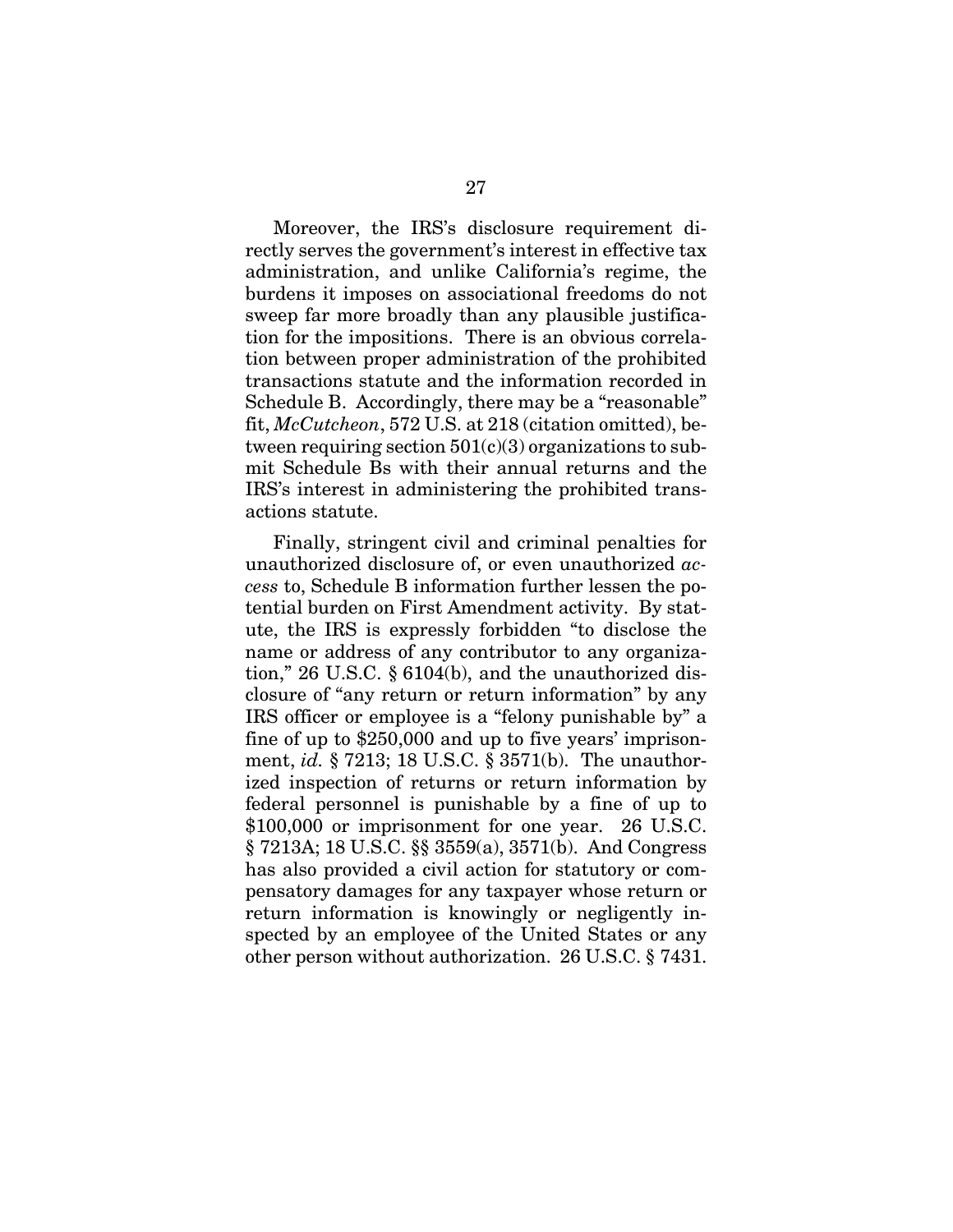#### **B. The California Attorney General's Disclosure Requirement Is Dissimilar On Every Point.**

The Attorney General of California's disclosure requirement cannot compare. In the first place, unlike the IRS regime, the California requirement cannot be defended on the ground that it furthers any interest in administering laws governing tax-exempt organizations. The reason is simple: The California Attorney General is not responsible for administering California's tax laws. Instead, as relevant here, the California Franchise Tax Board determines initial and continuing eligibility for tax-exempt status. Cal. Rev. & Tax. Code § 23701. Thus, by virtue of the structure of the California government, the Attorney General's disclosure requirement cannot be justified by the State's interest in administering California's tax laws.

Nor would California's requirement be narrowly tailored even if it were imposed for the purpose of administering state tax laws. Unlike the IRS, California requires both tax-exempt and non-exempt charities wishing to solicit donations in California to register with the Attorney General.<sup>8</sup> And of course, California has no basis for or interest in the tax consequences of contributions from non-California residents to non-California charities, yet it demands disclosure of information about such matters from all non-California charities that solicit donations within California. The Attorney General's broad application of the disclosure

 <sup>8</sup> Cal. Dep't of Justice, Charitable Trusts Section, *Attorney General's Guide for Charities* 21 (April 2020), available at https://bit.ly/3pn6sAV.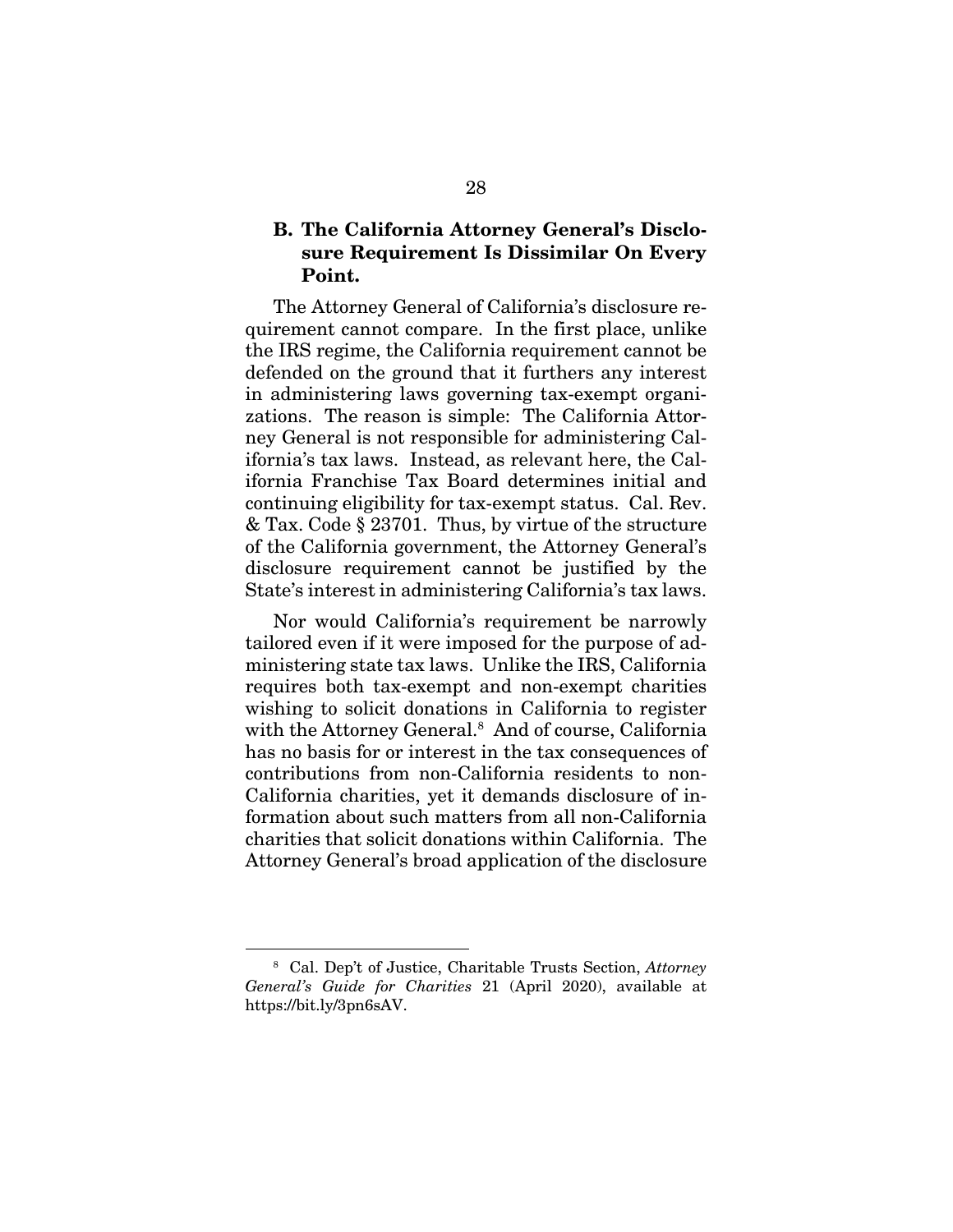requirement thus burdens far more associational activity than would be necessary to administer laws governing tax-exempt organizations.

Finally, California imposes no penalty on unauthorized disclosure of Schedule B information, nor has it created a private right of action against state employees who willfully or negligently disclose such information. *See* Cal. Code Regs. tit. 11, § 310 (2016). And although the IRS's record of maintaining sensitive information is not perfect, there is no indication that it has disclosed repeatedly to the public thousands of Schedule Bs, unlike the California Registry of Charitable Trusts. Thus, in contrast to the IRS regime, the California Attorney General's disclosure requirement is far more likely to result in public disclosure and its attendant harms.

In sum, the IRS's Schedule B disclosure requirement may further the IRS's important government interest in administering tax laws in a manner that "reflect s the seriousness of the actual burden on First Amendment rights." *Davis*, 554 U.S. at 744. Even if it is "not necessarily the single best disposition," it is arguably a requirement "whose scope is in proportion to the interest served." *McCutcheon*, 572 U.S. at 218 (quotation marks and citation omitted). Those factors distinguish the IRS's disclosure requirement from that of the California Attorney General.